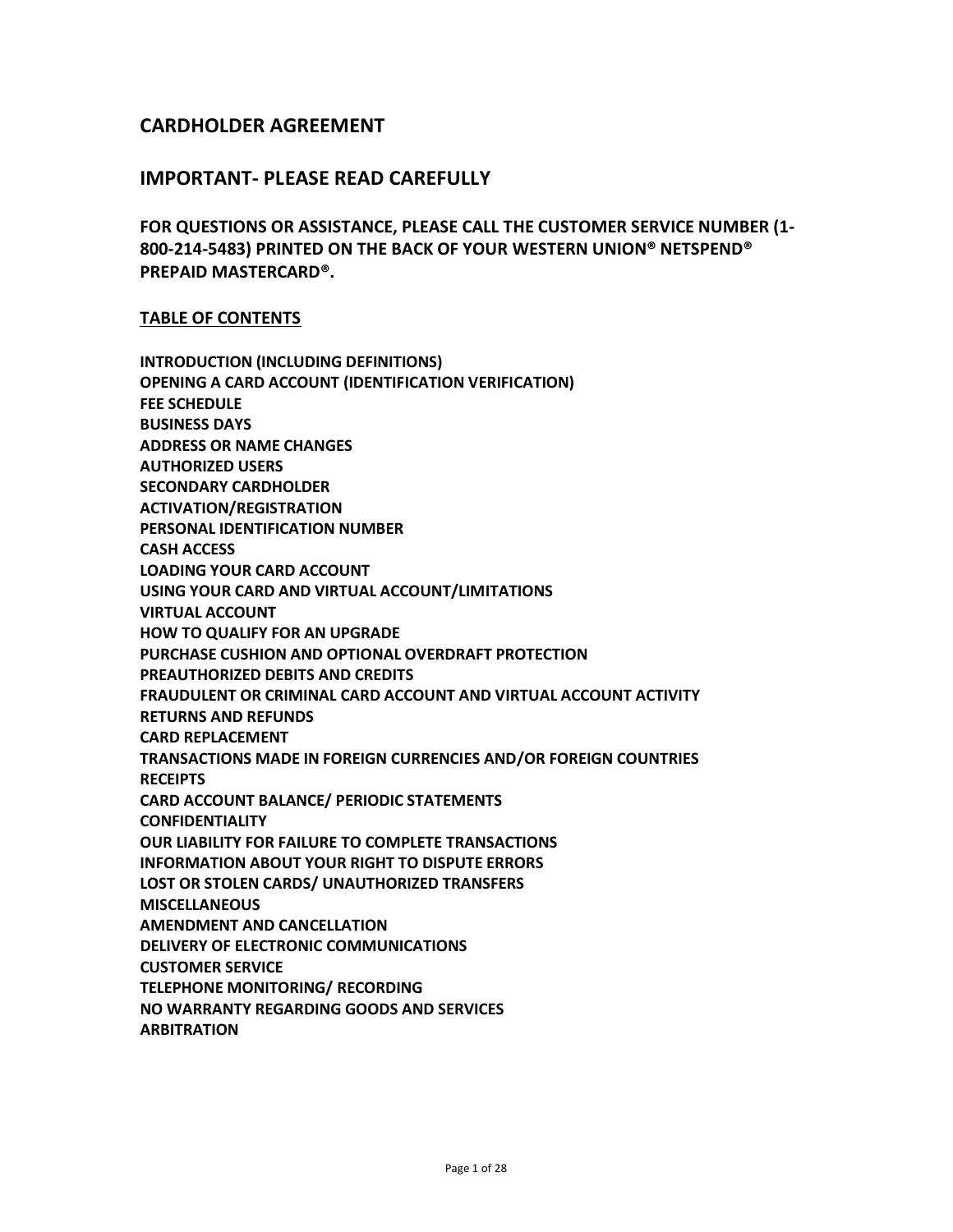# **INTRODUCTION Terms and Conditions/Definitions for the Western Union NetSpend Prepaid MasterCard**

This document constitutes the agreement ("**Agreement**") outlining the terms and conditions under which the Western Union NetSpend Prepaid MasterCard and the Western Union NetSpend MasterCard Virtual Account have been issued by MetaBank®. "**Card Account**" means the records we maintain to account for the transactions made with your Card or Virtual Account. "**Account Number**" means the 14-digit number used to identify your Card Account. "**Card**" means the Western Union NetSpend Prepaid MasterCard issued to you by MetaBank. "**Card Number**" is the 16-digit number embossed on your Card. "**Virtual Account**" means a temporary access device issued to you by MetaBank that you may elect to obtain to access your Card Account for telephone or online transactions, without needing to present your Card. **"Issuer," "we," "us," and "our"** means MetaBank, Member FDIC. "**NetSpend**" refers to NetSpend Corporation, the servicer for the Western Union NetSpend Prepaid MasterCard program and Western Union NetSpend MasterCard Virtual Account program, and its successors, affiliates, or assignees. Any request for a Card or Virtual Account will be processed by NetSpend, acting on behalf of the Issuer, at its offices located in Austin, Texas. NetSpend is an Independent Sales Organization pursuant to an agreement with the Issuer. "**Western Union**" means Western Union Financial Services, Inc. and its successors, affiliates, or assignees. "**You,**" "**your,**" "**Cardholder**," and "**Primary Cardholder,**" refers to the person who submits an initial request for the Card and is authorized to use the Card as provided for in this Agreement. "**Secondary Cardholder**" refers to the person or persons who have received the Card at the request of the Primary Cardholder and are authorized to use the Card as provided for in this Agreement. In order to become a Cardholder or a Secondary Cardholder, you must be an individual who can lawfully enter into and form contracts under applicable law in the state in which you reside. Unless it would be inconsistent to do so, words and phrases used in this Agreement should be construed so that the singular includes the plural and the plural includes the singular.

You acknowledge and agree that the value available in your Card Account is limited to the funds that you have loaded into your Card Account or have been loaded into your Card Account on your behalf. By accepting and using your Card or Virtual Account, you agree to be bound by the terms and conditions contained in this Agreement. You and any Secondary Cardholder(s) agree to sign the back of each respective Card(s) immediately upon receipt.

The expiration date of your Card is identified on the front of the Card. The expiration date of any Virtual Account you have requested is described below in the section labeled "*Virtual Account*." The Card is a prepaid card. The Card is not a gift card, nor is it intended to be used for gifting purposes. The Card is not a credit card. The Card is not for resale. You are the direct beneficiary of the funds loaded to your Card Account. The funds in your Card Account will be FDIC insured upon receipt by the Issuer, provided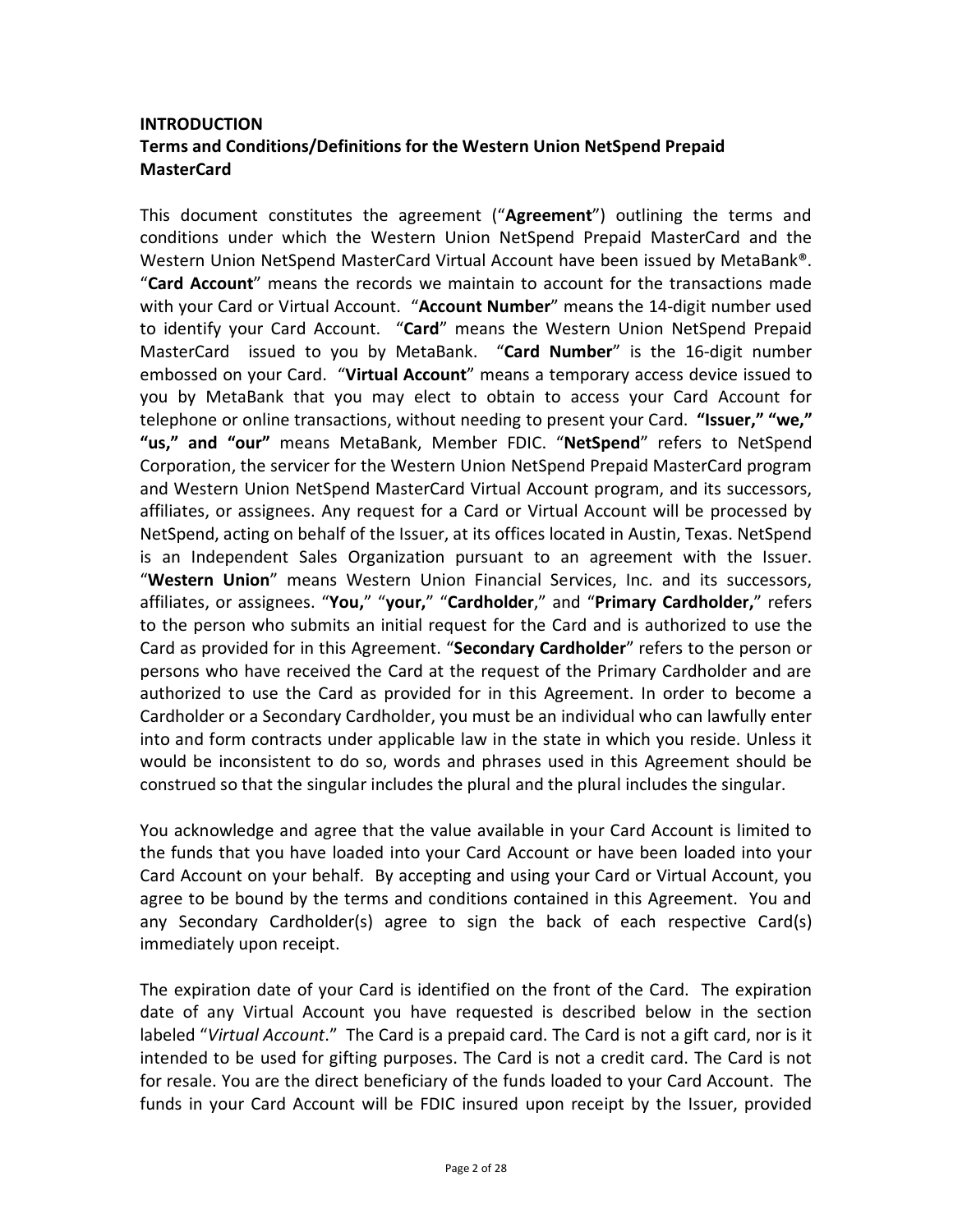your Card is registered with us (for more information, see section labeled "*Activation/Registration*"). You will not receive any interest on your funds in your Card Account. The Card will remain the property of the Issuer and must be surrendered upon demand. The Card and Virtual Account are nontransferable and may be canceled, repossessed, or revoked at any time without prior notice subject to applicable law. The Card and Virtual Account are not designed for business use, and we may close your Card Account if we determine that it is being used for business purposes. We may refuse to process any transaction that we believe may violate the terms of this Agreement or applicable law.

Your Card Account does not constitute a checking or savings account and is not connected in any way to any other account, except as described in the section labeled "*Virtual Account*" or as may otherwise be indicated in any other account agreements you have entered into with us.

Write down your Card Number and the Customer Service phone number provided in this Agreement on a separate piece of paper in case your Card is lost, stolen, or destroyed. Keep the paper in a safe place. Please read this Agreement carefully and keep it for future reference.

## **OPENING A CARD ACCOUNT (IDENTIFICATION VERIFICATION)**

**Important information for opening a card account:** To help the federal government fight the funding of terrorism and money laundering activities, the USA PATRIOT Act requires all financial institutions and their third parties to obtain, verify, and record information that identifies each person who opens a card account. What this means for you: When you open a card account, we will ask for your name, address, date of birth, and other information that will allow us to identify you. We may also ask to see your driver's license or other identifying documents.

# **FEE SCHEDULE**

**All fee amounts will be withdrawn from your Card Account, except where prohibited by law. NOTE: Fees assessed to your Card Account balance may bring your Card Account balance negative. Any time your Card Account balance is less than the fee amount being assessed on your Card Account or your Card Account balance is already negative, the assessment of the fee will result in a negative balance on your Card Account or increase the negative balance on your Card Account, as applicable. If that occurs, any subsequent deposits or loads into your Card Account will first be applied to the negative balance.**

**Cost to Open Account/Card Purchase Fee:** None.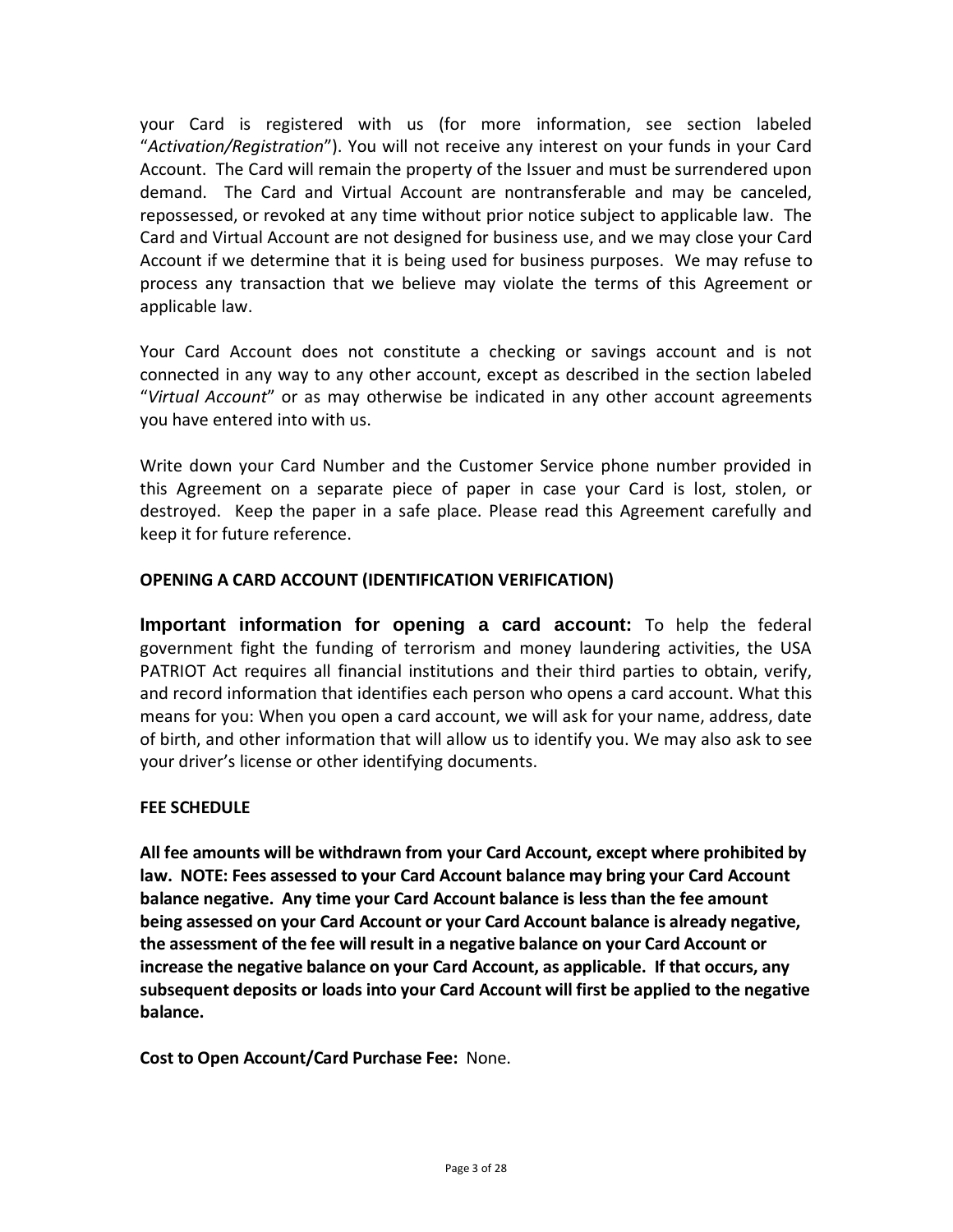**Refund Policy:** The Card Purchase Fee is not refundable. Please call Customer Service with questions about our refund policy (described below).

| <b>Three</b><br><b>Purchase Plan Options:</b> | Pay-As-You-GoSM<br>Plan*               | <b>Monthly</b><br>FeeAdvantage™<br>Plan                                                 | Premier<br>FeeAdvantage<br>Plan**                                       |
|-----------------------------------------------|----------------------------------------|-----------------------------------------------------------------------------------------|-------------------------------------------------------------------------|
| Monthly Plan Fee                              | None                                   | \$9.95                                                                                  | 55.00                                                                   |
| Signature Purchase Transaction Fee***         | \$1.00 each                            | Included in Plan                                                                        | lIncluded in Plan                                                       |
| <b>PIN Purchase Transaction Fee***</b>        | \$2.00 each                            | Included in Plan                                                                        | Included in Plan                                                        |
| Foreign Transaction Fee ****                  | 3.5% of the U.S. Dollar<br>transaction | 3.5% of the U.S. Dollar<br>amount of the purchase amount of the purchase<br>transaction | $ 3.5\%$ of the U.S.<br>Dollar amount of<br>the purchase<br>transaction |

\* The Pay-As-You-Go Plan is automatically effective on your Card Account when you first obtain the Card. If you wish to change to another Purchase Plan, just call 1-800-214-5483 or visit

[www.wunetspendprepaid.com.](http://www.wunetspendprepaid.com/)

\*\* Cardholder must receive \$500 in Direct Deposit(s) in one (1) calendar month to qualify for this optional Premier FeeAdvantage Plan. Upon qualifying, an eligible Cardholder who is on the Pay-As-You-Go Plan may call 1-800-214-5483 or visit [www.wunetspendprepaid.com](http://www.wunetspendprepaid.com/) to change to the Premier FeeAdvantage Plan; a Cardholder already enrolled in the \$9.95 Monthly FeeAdvantage Plan will be automatically changed to the Premier FeeAdvantage Plan.

\*\*\* During checkout, select "CREDIT" on the keypad to make a Signature Purchase, or select "DEBIT" and enter your PIN to make a PIN Purchase.

\*\*\*\* The exchange rate between the transaction currency and the billing currency used for processing international transactions is a rate selected by MasterCard, see section labeled "Transactions Made in Foreign Currencies and/or with Merchants Located in Foreign Countries."

| Withdraw Cash (See our tip on how to avoid ATM fees below)                                              |                                                                                                                                                                                            |  |
|---------------------------------------------------------------------------------------------------------|--------------------------------------------------------------------------------------------------------------------------------------------------------------------------------------------|--|
| Over the Counter Cash Withdrawal Fee at a<br><b>Ifinancial institution</b>                              | \$2.50 per withdrawal, plus the Foreign Transaction Fee, if<br>applicable. A fee may also be assessed by a financial institution<br>that is not a MasterCard member financial institution. |  |
| <b>IOver the Counter Cash Withdrawal Fee at a</b><br>NetSpend Reload Network location                   | Fee may be assessed by location and may vary from location to<br>location. Service not available at all reload locations.                                                                  |  |
| Domestic ATM Cash Withdrawal Fee                                                                        | \$2.50 per withdrawal, plus ATM owner fees, if any.                                                                                                                                        |  |
| International ATM Cash Withdrawal Fee                                                                   | \$4.95 per withdrawal, plus the Foreign Transaction Fee, and ATM<br>owner fees, if any.                                                                                                    |  |
| Foreign Transaction Fee                                                                                 | 3.5% of the U.S. Dollar amount of the cash withdrawal                                                                                                                                      |  |
| <b>JATM Transaction Decline Fee</b>                                                                     | \$1.00 each                                                                                                                                                                                |  |
| Tip to avoid ATM fees: Select "DEBIT" and enter your PIN to get cash back when making purchases at many |                                                                                                                                                                                            |  |

retailers, such as grocery stores.

| <b>Add Money To Your Account:</b> |                                                                                                               |  |
|-----------------------------------|---------------------------------------------------------------------------------------------------------------|--|
| Direct Deposit Fee                | No fee                                                                                                        |  |
|                                   | Fee to add cash or check proceeds at a NetSpend Fee may be assessed by location and may vary from location to |  |
| <b>Reload Network location</b>    | location.                                                                                                     |  |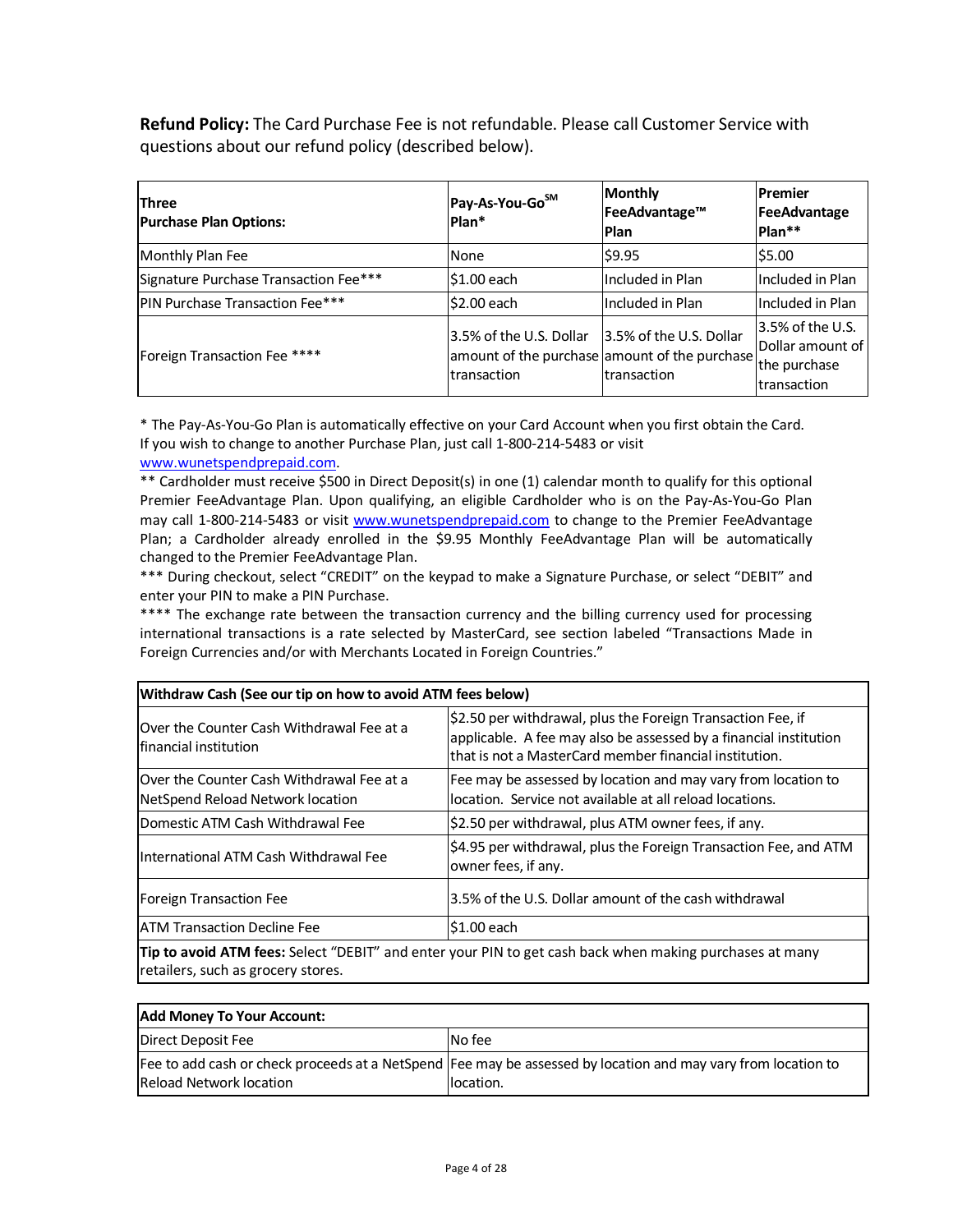| <b>Bank Transfer Fee</b>         | Visit your online Account Center to learn how to transfer funds to<br>your Card from a bank account using a bank debit card or account<br>number. Fees are determined and may be charged to the<br>transferor's bank account by the originating bank or other<br>provider.                                                                                                                                                                                                |
|----------------------------------|---------------------------------------------------------------------------------------------------------------------------------------------------------------------------------------------------------------------------------------------------------------------------------------------------------------------------------------------------------------------------------------------------------------------------------------------------------------------------|
| Western Union Money Transfer Fee | No fee to accept a money transfer to your Card Account.<br>Fees to send a money transfer from your Card Account will vary<br>based on a number of factors, such as amount sent, delivery<br>method and receiving country. Make sure you check the fees and,<br>if applicable, exchange rate, before you send. Western Union also<br>makes money from currency exchange. When choosing a money<br>transmitter, carefully compare both transfer fees and exchange<br>rates. |

| <b>Manage Your Account:</b>                                                                                                   |                                                                                                                                                                                                                                                                                                                                                                                    |
|-------------------------------------------------------------------------------------------------------------------------------|------------------------------------------------------------------------------------------------------------------------------------------------------------------------------------------------------------------------------------------------------------------------------------------------------------------------------------------------------------------------------------|
| <b>Balance Inquiry Fee</b>                                                                                                    | No fee using Online Account Center<br>No fee using Anytime Alerts text or e-mail message; standard text<br>message rates may apply<br>\$0.50 each via automated service, fee waived for Premier<br>FeeAdvantage Cardholders<br>\$0.50 each via Customer Service agent<br>\$0.50 each via ATM                                                                                       |
| Check Refund, Paper Communications or<br><b>Statement Mailing Fee</b>                                                         | \$5.95 each                                                                                                                                                                                                                                                                                                                                                                        |
| <b>Additional Card Fee</b>                                                                                                    | \$3.95 each                                                                                                                                                                                                                                                                                                                                                                        |
| Lost, Stolen or Damaged Card Replacement Fee                                                                                  | \$3.95 each                                                                                                                                                                                                                                                                                                                                                                        |
| <b>Account Maintenance Fee</b><br>(also referred to as the Account Inactivity Fee)                                            | \$5.95 per month (fee applies if Card Account has not had any<br>activity, that is, no purchases; no cash withdrawals; no load<br>transactions; or no balance inquiry fee for 90 days.) If enrolled in<br>any FeeAdvantage Plan and your Card Account has had no activity<br>as described above, this fee will apply instead of the monthly FAP<br>Fee or monthly Premier FAP Fee. |
| <b>Overdraft Protection Service Fee</b><br>(This optional service has Cardholder activation<br>and eligibility requirements.) | \$15.00 per Overdraft occurrence (maximum of 3 fees per calendar<br>month).                                                                                                                                                                                                                                                                                                        |

| <b>Make Payments:</b>                                                       |                                                                                                                                                                                                                                                                                                                                                        |  |
|-----------------------------------------------------------------------------|--------------------------------------------------------------------------------------------------------------------------------------------------------------------------------------------------------------------------------------------------------------------------------------------------------------------------------------------------------|--|
| <b>Bill Payment Fee</b>                                                     | One or more no-cost bill payment methods are made available<br>through third-party bill payment service providers. See your online<br>Account Center for applicable fees and a full range of options,<br>including ACH Debit/ Preauthorized Payment Transactions Fees are<br>determined and assessed by third-party bill payment service<br>providers. |  |
| <b>ACH Debit/ Preauthorized Payment Transaction</b><br>Decline Fee          | \$1.00 for each such declined transaction.                                                                                                                                                                                                                                                                                                             |  |
| Stop Payment Fee for ACH Debit/Preauthorized<br><b>Payment Transactions</b> | \$10.00 each                                                                                                                                                                                                                                                                                                                                           |  |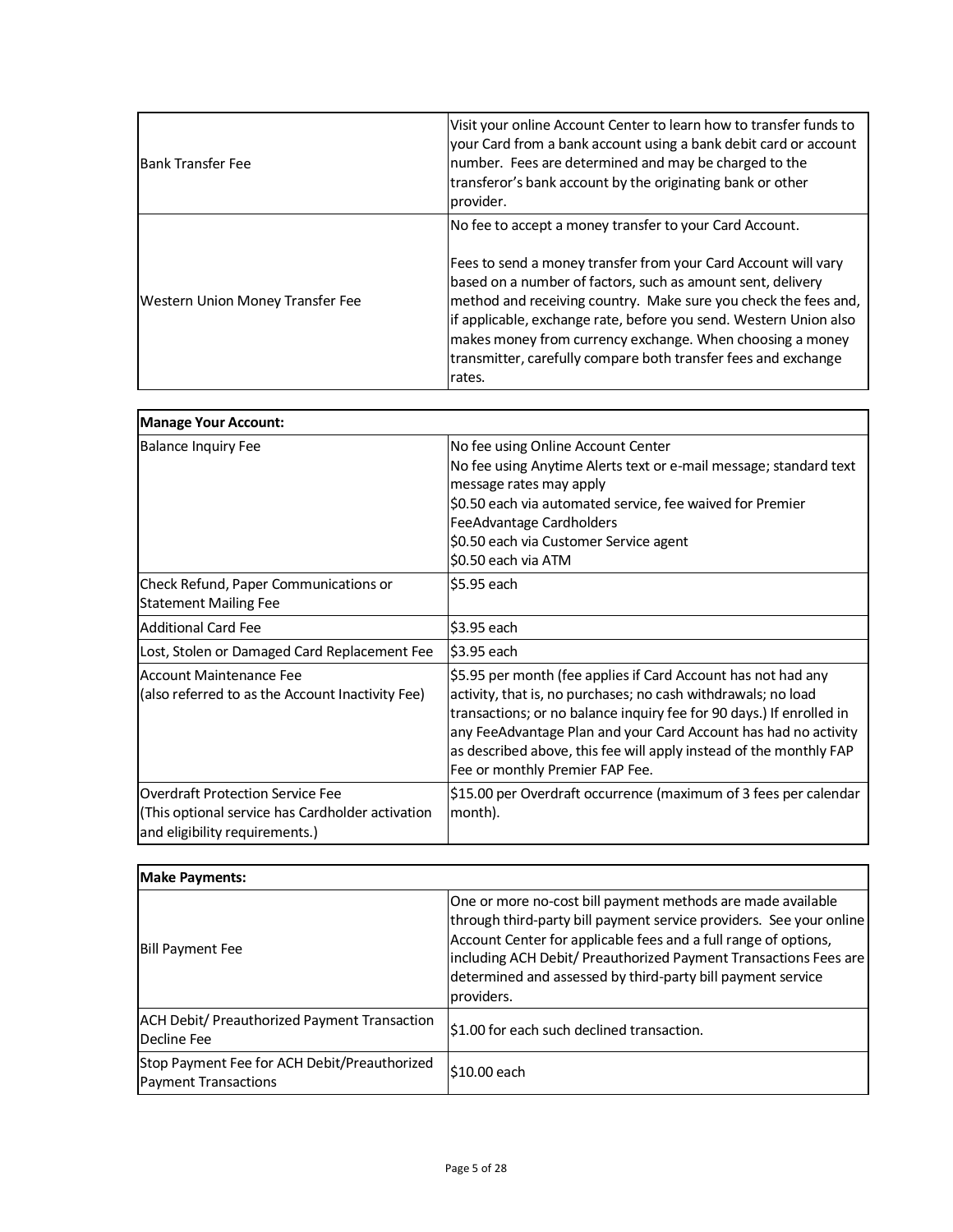| <b>Optional Features:</b> |                                                  |
|---------------------------|--------------------------------------------------|
| Custom Card Fee           | $\frac{1}{2}4.95$ per custom card, if available. |

#### **BUSINESS DAYS**

Our business days are Monday through Friday, excluding federal holidays, even if we are open. Any references to "days" found in this Agreement are calendar days unless indicated otherwise.

### **ADDRESS OR NAME CHANGES**

You are responsible for notifying us of any change in your physical address, mailing address, e-mail address, text message address, or your name, no later than two (2) weeks after said change. Any notice of change of address or name required by this Agreement may be provided to us via e-mail at customerservice@netspend.com, by telephone at **1-800-214-5483,** or by mail to: NetSpend, P.O. Box 2136, Austin, TX 78768- 2136.

We will attempt to communicate with you only by use of the most recent contact information you have provided to us. You agree that any notice or communication sent to you at an address noted in our records shall be effective unless we have received an address change notice from you.

#### **AUTHORIZED USERS**

You are responsible for all authorized transactions initiated and fees incurred by use of your Card Account. If you permit another person to have access to your Card, Virtual Account, Card Number or Personal Identification Number ("**PIN**"), we will treat this as if you have authorized such use and you will be liable for all transactions and fees incurred by those persons. You must not send your Card, Virtual Account, Card Number or Personal Identification Number to any person located outside of the United States. You must notify us to revoke permission for any person you previously authorized to use your Card, Virtual Account, Card Number or PIN. If you notify us to cancel another person's use of your Card, Virtual Account, Card Number or PIN, we may close your Card Account and issue a new Card to you with a different number. You are wholly responsible for the use of the Card Account according to the terms and conditions of this Agreement.

#### **SECONDARY CARDHOLDER**

You may request an additional Card for a Secondary Cardholder. The maximum number of such additional Cards is two (2). A Secondary Cardholder cannot be a person who resides outside of the United States. You must notify us to revoke permission for any Secondary Cardholder you previously authorized to use the Card. If you notify us to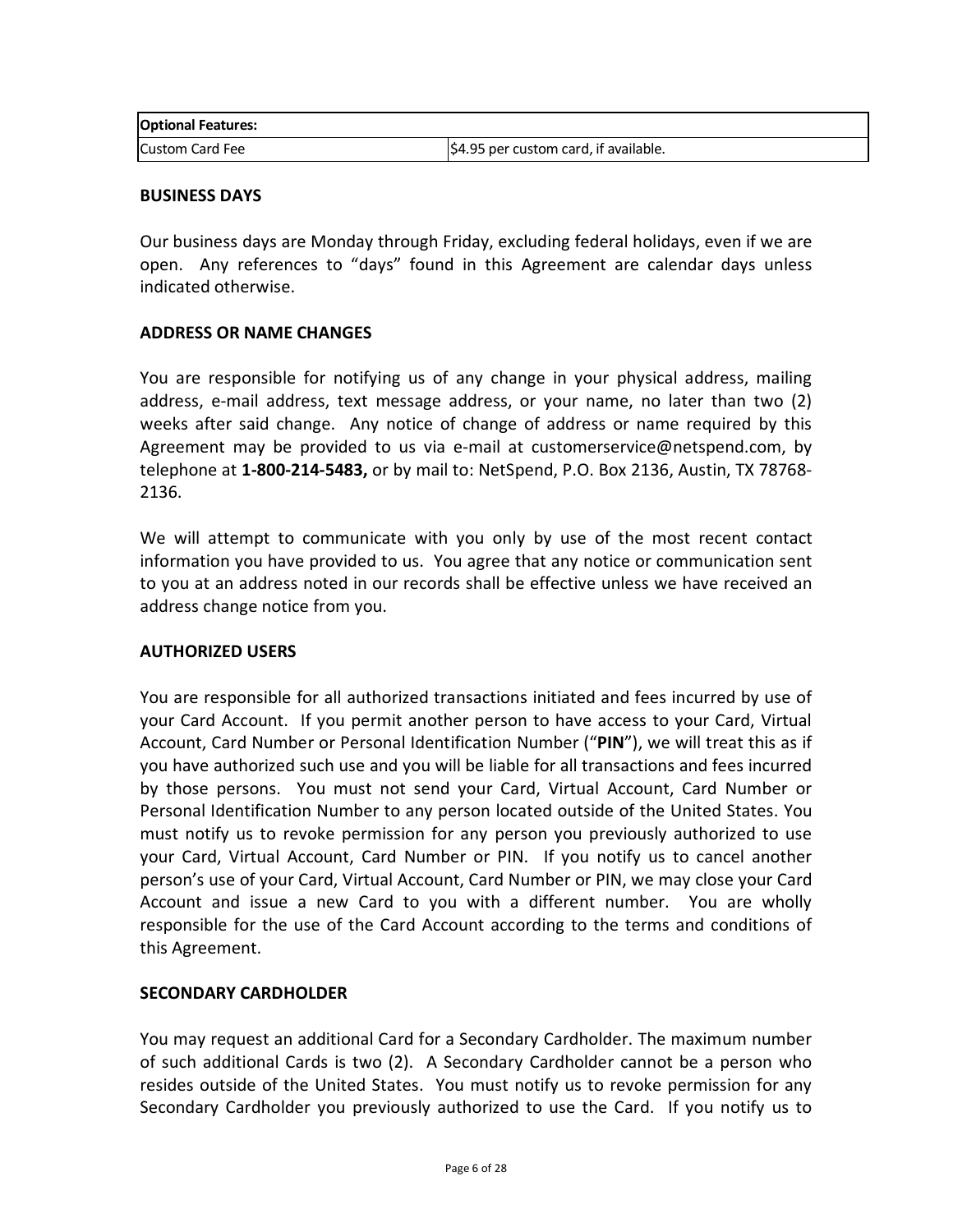revoke the Secondary Cardholder's use of the Card, we may close your Card Account and issue a new Card to you with a different number. You remain liable for any and all use of any additional Card(s) you authorize.

# **ACTIVATION/REGISTRATION**

Both the Primary Cardholder and Secondary Cardholder must activate and register a Card before it can be used. Until your Card has been successfully registered, your Card Account may not have full functionality (*e.g*., no international transactions, no loading of additional funds, no ATM access). You will not be able to access Card Account funds exceeding any applicable dollar value limits (the "**Excess Funds**") until your Card has been successfully registered. You may activate and register your Card by calling **1-800- 214-5483** or by visiting [www.wunetspendprepaid.com.](http://www.wunetspendprepaid.com/) You will need to provide personal information in order for us to verify your identity and the identity of any Secondary Cardholder. If we cannot successfully complete the activation/registration process, you will be entitled to receipt of any Excess Funds remaining in the Card Account by way of a Check Refund, for which the fee, disclosed in the section labeled, "*Fee Schedule*," will be waived. We may, from time-to-time offer other no-cost methods through which Excess Funds can be made available to you.

### **PERSONAL IDENTIFICATION NUMBER**

You will receive a PIN when you register your Card. A PIN can be used to obtain cash (see section labeled "*Cash Access*") or to make purchases at any Point-of-Sale ("**POS**") device that bears the MasterCard®, Cirrus®, or PULSE® acceptance mark. You should not write or keep your PIN with your Card. Never share your PIN with anyone. When entering your PIN, be sure it cannot be observed by others and do not enter your PIN into any terminal that appears to be modified or suspicious. If you believe that anyone has gained unauthorized access to your PIN, including a Secondary Cardholder, you should advise us immediately by following the procedures described in the section labeled "*Your Liability for Unauthorized Transfers*."

To register your Card, see the section labeled "*Activation/Registration.*"

# **CASH ACCESS**

With your PIN, and upon successful identification verification, you may use your Card to obtain cash from an Automated Teller Machine ("**ATM**") or any POS device, as permissible by a Merchant, bearing the MasterCard®, Cirrus®, or PULSE® acceptance mark. ATM access may not be available in every country. ATM transactions are treated as cash withdrawal transactions. Any cash withdrawn from an ATM terminal, POS device or through a participating bank or NetSpend Reload Network location (an "**Over the Counter Cash Withdrawal**") will be subject to the limitations set forth in the section below labeled "*Using Your Card and Virtual Account/Limitations*"). ATM withdrawals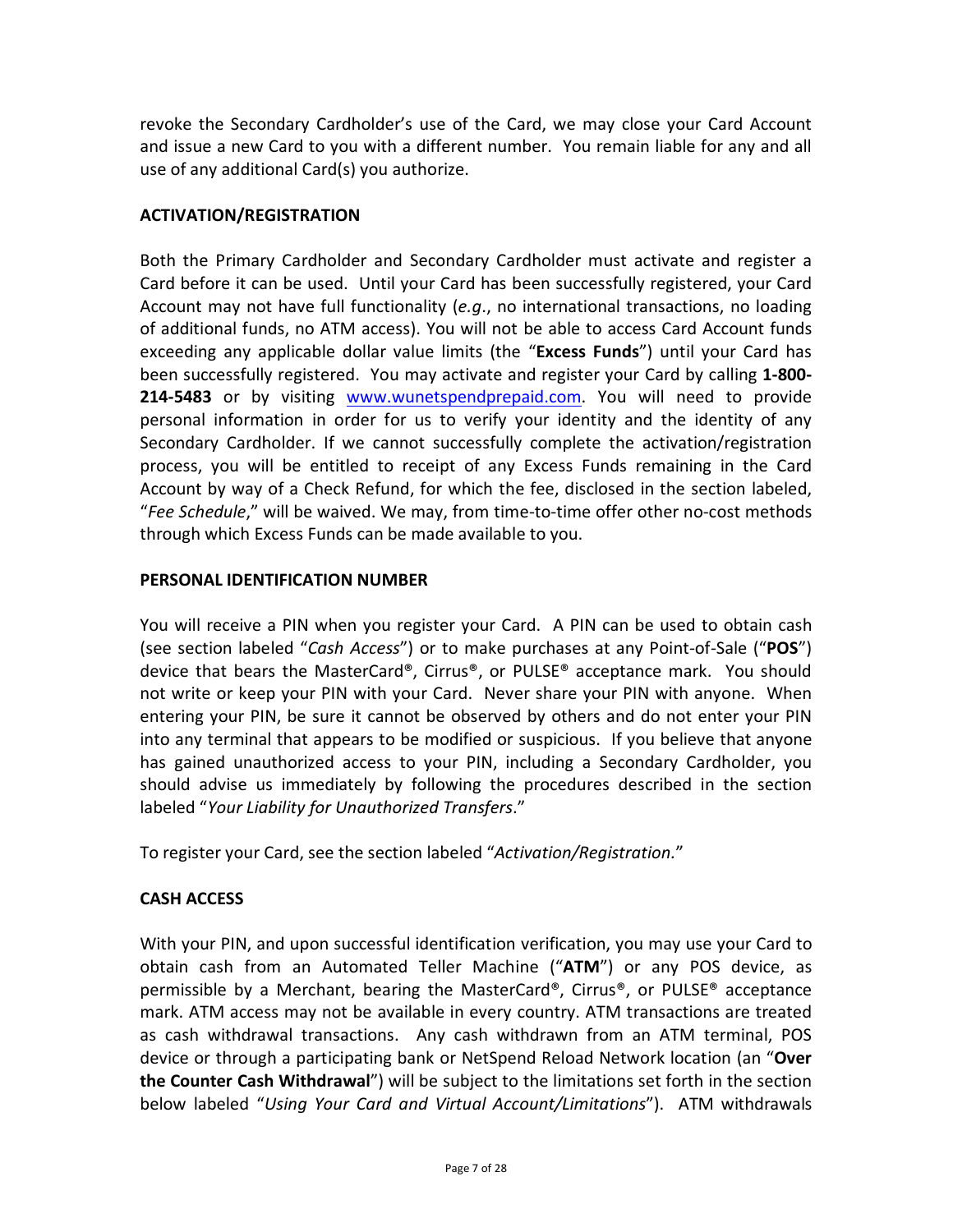may also be subject to varying daily limits at the ATM owner's discretion. A fee may be associated with the use of your Card to obtain cash. For information about the fee, see the section labeled "*Fee Schedule*."

# **LOADING YOUR CARD ACCOUNT**

Upon successful identification verification, you may add funds to your Card Account, called "**value loading**," at any time, subject to the limitations described below. Your initial value load must be at least \$20.00. The minimum dollar value of any subsequent value loads will be subject to the terms established by the individual reload location (see (a) in the following paragraph). There is no limit on the number of times you may value load your Card Account in a day, but the maximum cumulative amount of value loads is currently \$7,500.00 over any 24-hour period. The calculation of this maximum amount will take into consideration all similar transactions made with any other Card Account(s) you may have with us, whether you are a Primary Cardholder or a Secondary Cardholder.

You may value load your Card Account: (a) using in-store cash value load transactions conducted through any member of the WU® Reload+ or NetSpend Reload Networks (see below in this section for more information about the networks); (b) by arranging to have all or a portion of your paycheck, government benefits payment, tax refund check, or other electronic funds transfer direct deposited to your Card Account using the Automated Clearing House ("**ACH**") system ("**Direct Deposit**" or "**ACH Deposit**"). In order to receive Direct Deposit value loads you must provide each of your payment providers with Issuer's routing number and your assigned Account Number (see below for details about routing information); and (c) by arranging for the transfer of funds originating from a financial institution located in the United States. There may be fees associated with these methods of value loading. For information about the fees, see the section labeled "*Fee Schedule*."

If you have completed the identification process to load and reload your Card, you may also accept money transfers to your Card Account ("Western Union Money Transfer Load"). The sender may send a maximum Western Union Money Transfer Load amount of \$950 per transaction, subject to certain aggregate limits. Once the sender has completed either a Western Union® Money in Minutes or Next Day transaction, you may visit your Online Account Center, provide the MTCN and have the Money Transfer Load amount transferred to your Card. If you have any problems with a Western Union Money Transfer, call toll-free 1-877-256-6918. For information about the associated fees, see the section labeled "*Fee Schedule.*"

**IMPORTANT:** If you wish to receive Direct Deposits to this Card Account from, for instance, the employer of another member of your household, or U.S. Department of Treasury payments (including joint tax refunds), you must add a Card to this Card Account in the name of that household member. There is a \$3.95 cost for an additional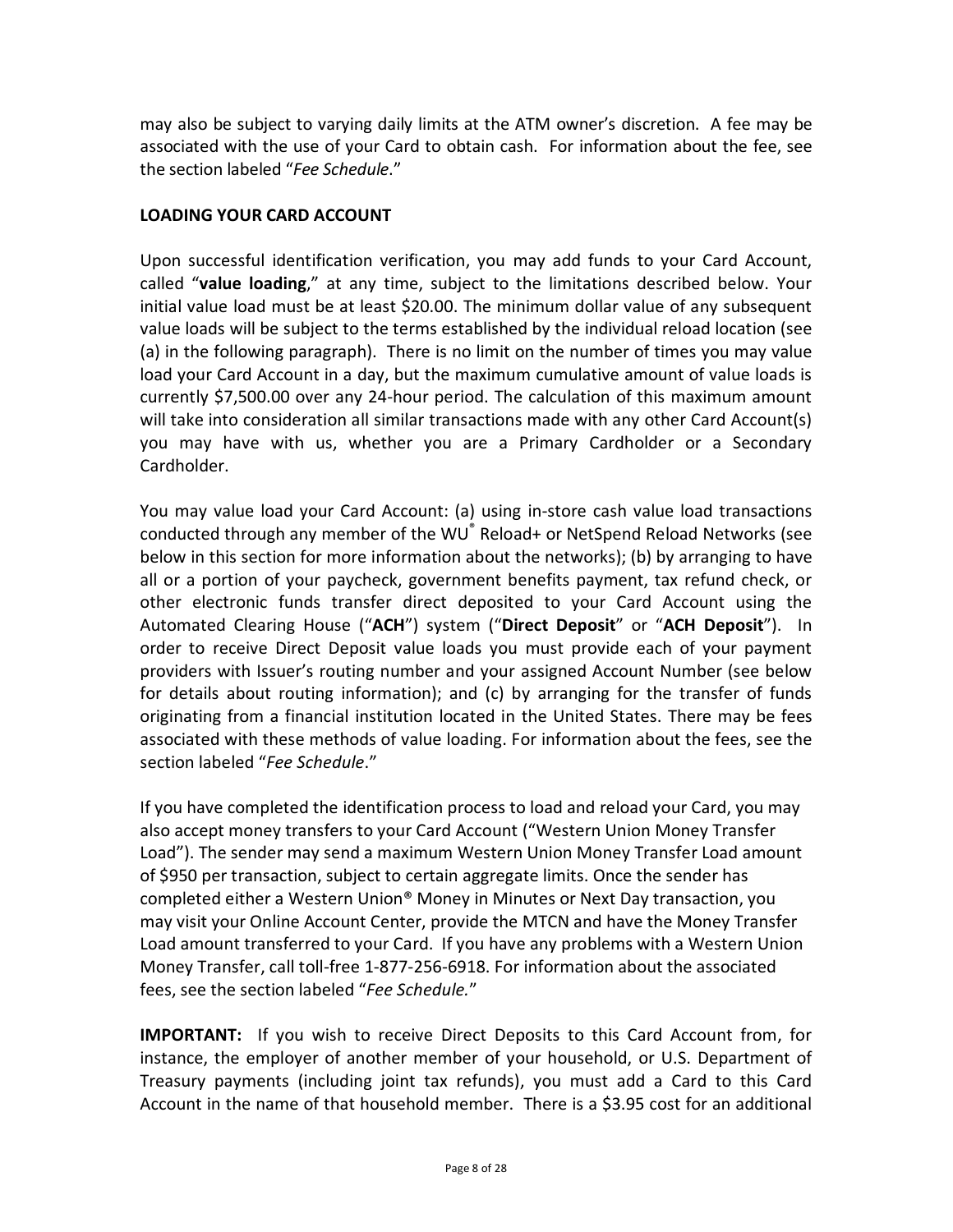Card for a Secondary Cardholder. For information about the fee, see the section labeled "*Fee Schedule.*"

Personal checks, cashiers' checks, and money orders sent to the Issuer are not acceptable forms of value loading. All checks and money orders sent to the Issuer for Card Account loading will be returned unless your Card Account has a negative balance at the time such check or money order is received, in which case the Issuer may in its discretion choose to apply the check or money order proceeds to the negative balance owed.

A WU® Reload+ or NetSpend Reload Network Location Finder service is available by visiting www.loadnetspend.com; by enrolling in and using our Anytime Alerts™ short message service (*typically referred to as an "SMS" message*)**;** or by calling **1-800-214- 5483.**

# **USING YOUR CARD AND VIRTUAL ACCOUNT/LIMITATIONS**

**Card Account Access:** Subject to the limitations set forth in this Agreement, you may use your Card to (1) withdraw cash from your Card Account (see section labeled "*Cash Access*"); (2) load funds to your Card Account (see section labeled "*Loading Your Card Account*"); (3) accept and send Western Union Money Transfers (4) purchase or lease goods or services wherever MasterCard debit cards are accepted, and (5) pay bills directly from your Card Account in the amounts and on the days you request. Some of these services may not be available at all terminals. You may also use your Virtual Account to purchase or lease goods or services or make payments by telephone or online, without presenting your Card (see the section labeled "*Virtual Account*"). There may be fees associated with some of these transactions. For information about the fees, see the section labeled "*Fee Schedule*."

**Limitations on frequency of transfers:** For security reasons, we may limit the amount or number of transactions you can make with your Card or Virtual Account. You may make no more than 6 ATM cash withdrawals during any 24-hour period (referred to as a "**Day**").

**Limitations on dollar amounts of transfers:** (1) When using a registered Card, you may make a total of \$940.00 in ATM withdrawals during a Day, but an individual ATM withdrawal may not exceed \$325.00, subject to any lower limits imposed by the ATM owner-operator. (2) Any individual Over-the-Counter Cash Withdrawal, PIN-based, or signature-based purchase made with your Card or Virtual Account may not exceed \$5,000.00. (3) Any transfers made through the use of third-party service providers (including, but not limited to bill payment service providers) will be subject to the frequency and dollar value limits established by the provider. To see the service provider's terms of service agreement, please visit your online Account Center. (4) The maximum cumulative amount of value loads made at POS location(s) may not exceed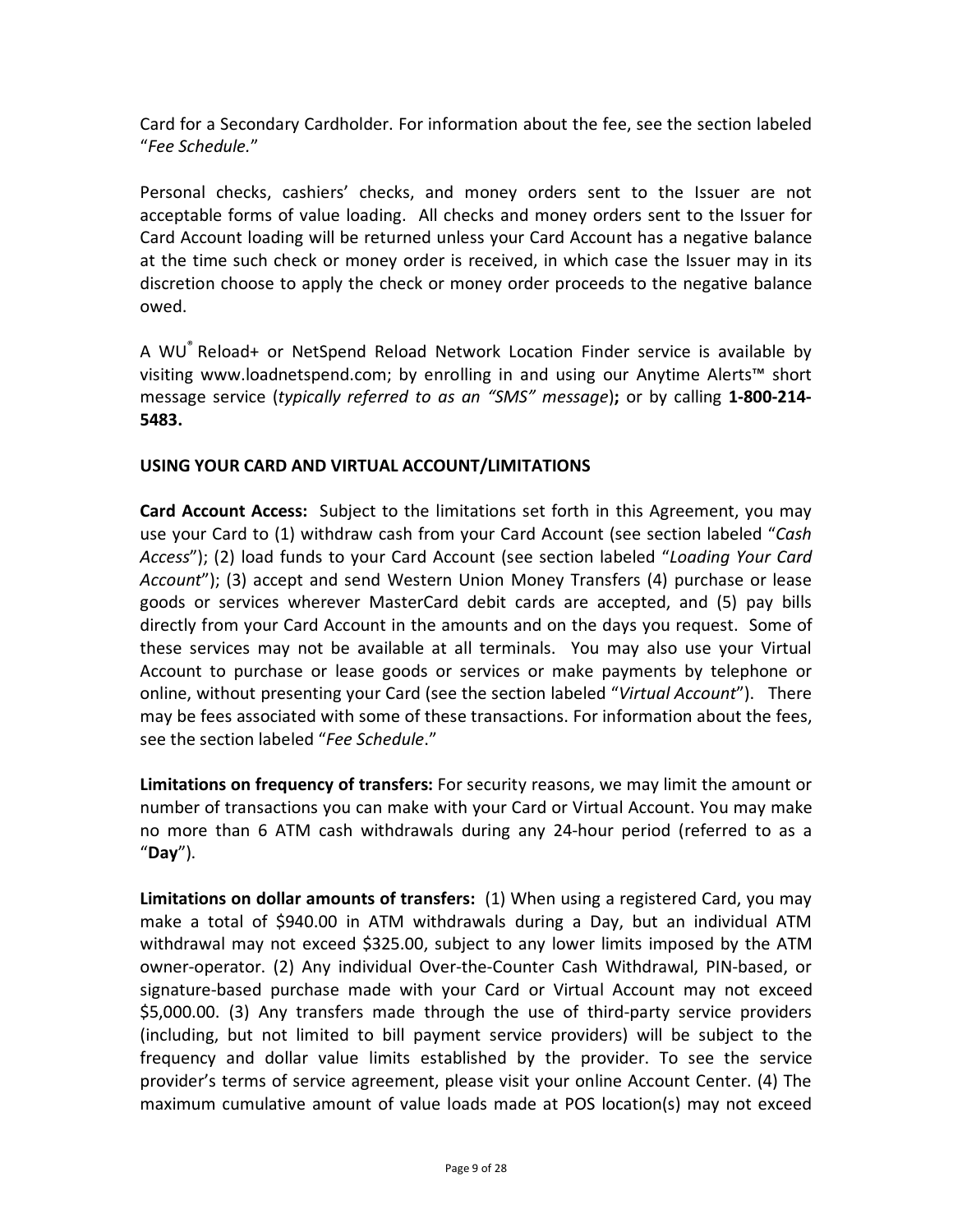\$7,500.00 in a Day and may not exceed \$15,000.00 in a thirty (30) Day period. (5) The maximum value of your Card Account is restricted to \$15,000.00 at any point in time. However, we will review any electronic funds transfers made by Direct Deposit to your Card Account using the ACH method that may result in the value of your Card Account exceeding \$15,000.00. If we determine the ACH transaction is valid, we may permit the maximum value of your Card Account to exceed \$15,000.00. We will determine any maximum values by aggregating the activity and value of all Card Accounts you may have with us, whether you are a Primary Cardholder or a Secondary Cardholder.

Each time you use your Card or Virtual Account, you authorize us to reduce the value available in your Card Account by the amount of the transaction and any applicable fees. You may not exceed the available amount in your Card Account through an individual transaction or a series of transactions – unless we decide, in our sole discretion, to approve such transaction(s) because you have (a) qualified for Purchase Cushion or (b) opted to participate in and have qualified for the Overdraft Protection Service. If you do not qualify for either the Purchase Cushion or the Overdraft Protection Service (each defined in more detail below), and any transaction(s) exceeds the balance of the funds available in your Card Account, you shall remain fully liable to us for the amount of the transaction(s) and any applicable transaction fee(s). You agree to pay us promptly for the negative balance. If you have not added sufficient funds to your Card Account to cover the negative balance within sixty (60) days of its creation, **we have the right to cancel your Card Account. Additionally, we have the right to pursue collection, including the right to collect funds, equal to or less than the negative balance, from any other Card Account(s) you may have with us.** In all instances described above, loads to your Card Account may be made via Direct Deposit or any of the other load methods described in this Agreement.

If you do not have enough funds available in your Card Account, you can instruct the Merchant to charge a part of the purchase to the Card and pay the remaining amount with cash or another card. These are called "split transactions." Some Merchants do not allow cardholders to conduct split transactions. If you wish to conduct a split transaction and it is permitted by the Merchant, you must tell the Merchant to charge only the exact amount of funds available in your Card Account to the Card. You must then arrange to pay the difference using another payment method. Some Merchants may require payment for the remaining balance in cash. If you fail to inform the Merchant that you would like to complete a split transaction prior to swiping your Card, your Card is likely to be declined.

If you use your Card at an automated fuel dispenser ("pay at the pump"), the Merchant may preauthorize the transaction amount up to \$100.00 or more. If your Card is declined, even though you have sufficient funds available, you should pay for your purchase inside with the cashier. If you use your Card at a restaurant, a hotel, for a car rental purchase, or for similar purchases, the Merchant may preauthorize the transaction amount for the purchase amount plus up to 20% more to ensure there are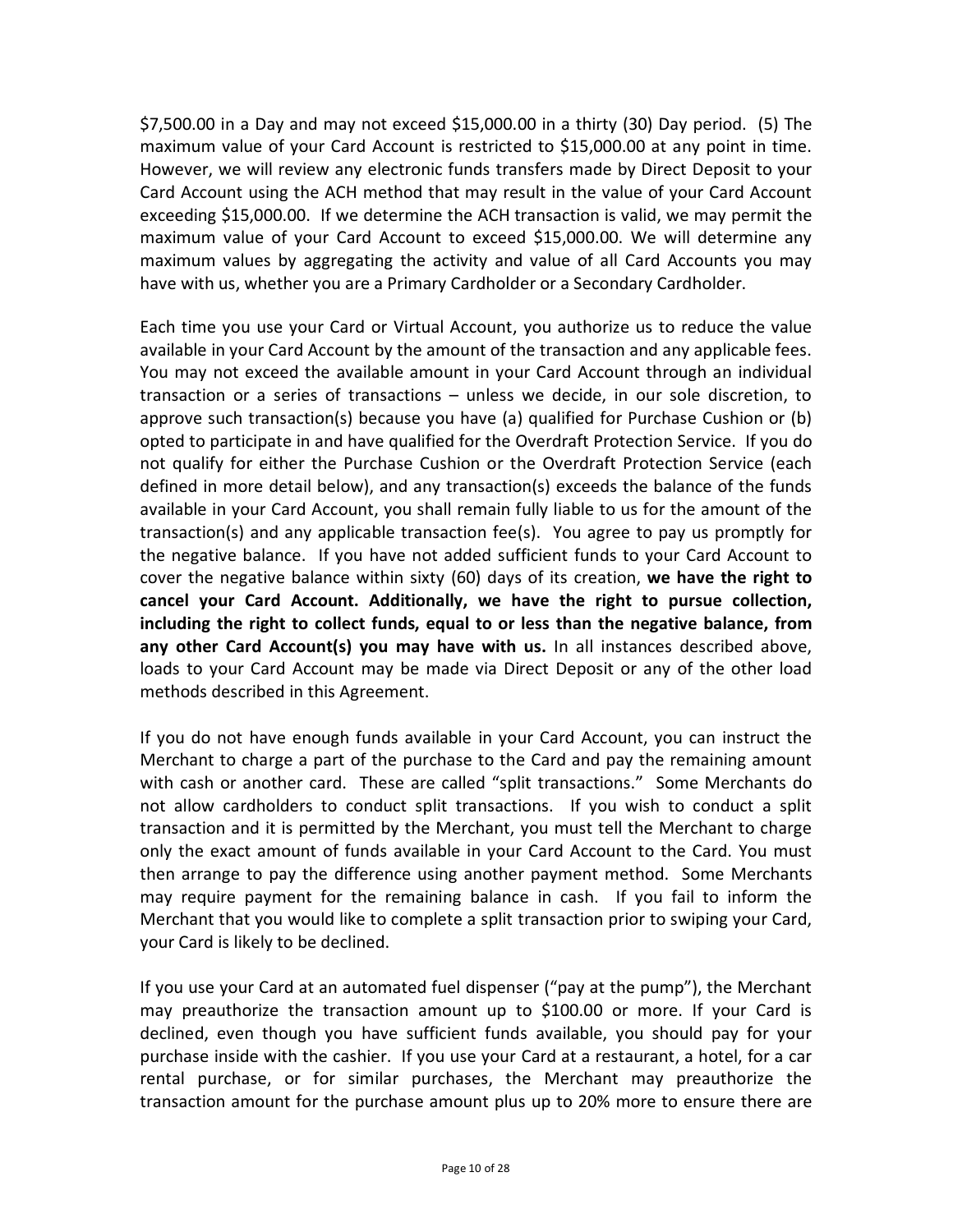sufficient funds available to cover tips or incidental expenses incurred. Any preauthorized amount will result in the placement of a "hold" on your available funds until the Merchant sends us the final payment amount of your purchase. Once the final payment amount is received, the preauthorized amount on hold will be removed. If we do not receive the final payment amount, the preauthorized amount on hold will remain in place for thirty (30) days. During a hold period, you will not have access to the preauthorized amount.

If you use your Card Number without presenting your Card (such as for a mail order, telephone, or Internet purchase), the legal effect will be the same as if you used the Card itself (see the section labeled "*Virtual Account*" for additional information about how to obtain and use a Virtual Account).

You may not use your Card Number or the Issuer's routing number and your assigned Account Number in connection with the creation and/or negotiation of any financial instruments such as checks, which we have not authorized.

Your Card cannot be redeemed for cash. You may not use your Card or Virtual Account for online gambling or any illegal transaction.

You do not have the right to stop payment on any purchase or payment transaction originated by use of your Card or Virtual Account, except as otherwise permitted in this Agreement. If you authorize a transaction and then fail to make a purchase of that item as planned, the approval may result in a hold (see the section labeled "*Returns and Refunds,*" in addition to previous information addressed in this section).

### **VIRTUAL ACCOUNT**

To purchase or lease goods or services or make payments by telephone or online, without needing to provide your actual Card Number, you may request up to three (3) active Virtual Accounts. Each Virtual Account consists of a 16-digit account number, a 3 digit security code, and an expiration date.

Each Virtual Account expires one year from the last day of the calendar month during which the Virtual Account was created. For example, if a Virtual Account is created on February 24, 2015, its expiration date is February 28, 2016.

When you use your Virtual Account without presenting your Card, the legal effect will be the same as if you used the Card itself. You must first register your Card with us before you can request a Virtual Account (see the section labeled "*Activation/Registration*").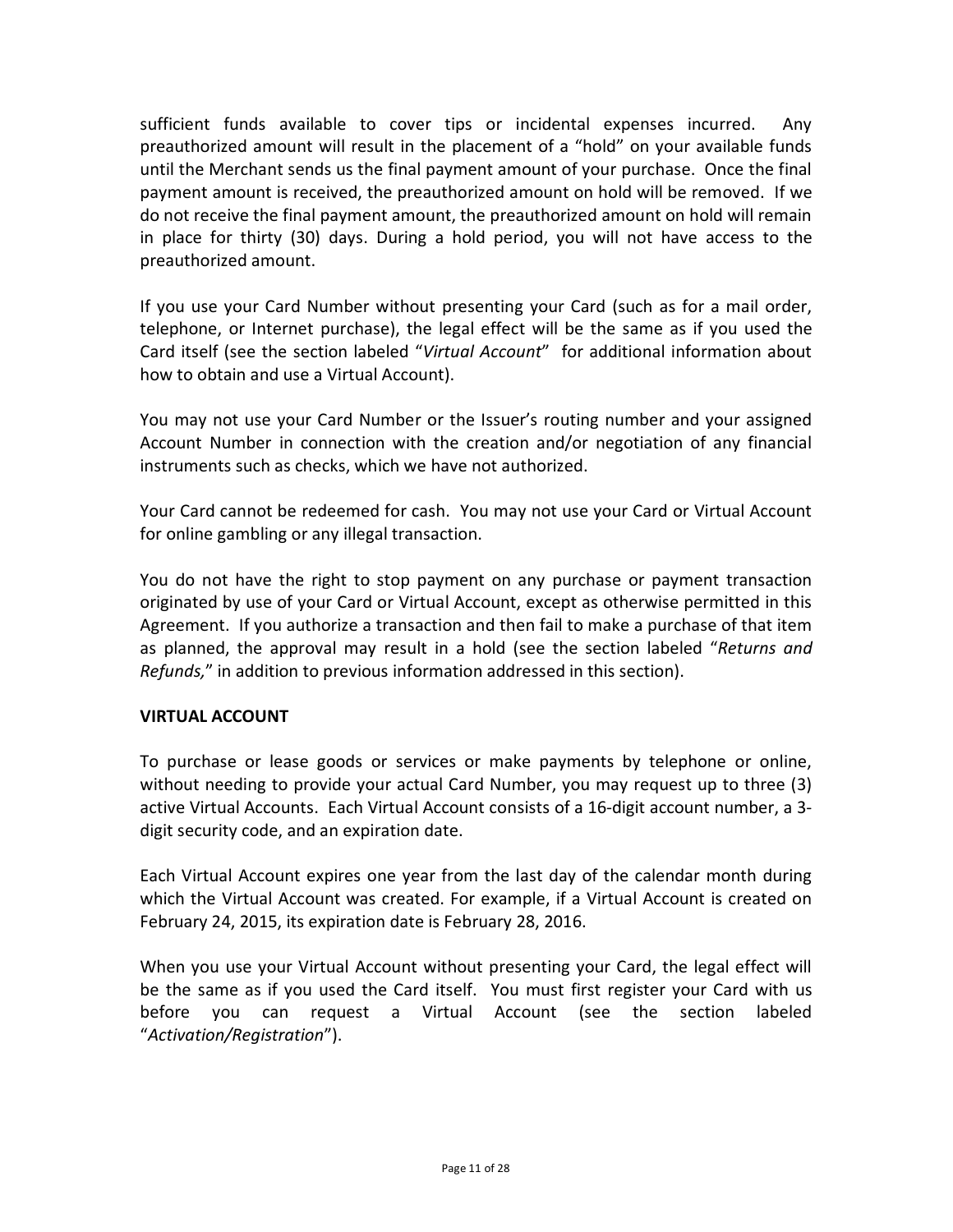### **HOW TO QUALIFY FOR AN UPGRADE TO THE PREMIER FEEADVANTAGE PLAN**

**To qualify for an upgrade, your Card Account must receive a total of \$500.00 in Direct Deposit funds within one (1) calendar month. Once you have met the qualification requirement, your Card Account will be automatically upgraded and you will have access to special Card Account benefits.**

Upgraded Card Account benefits include a discounted optional purchase transaction fee plan (the "**Premier FeeAdvantage Plan**" or "**Premier FAP**"); a purchase buffer of up to \$10.00 (the "**Purchase Cushion**"); and access to the NetSpend National Savings Program (the "**Savings Account**"). For information about the Premier FAP, see the section labeled "*Fee Schedule.* For information about the Purchase Cushion, see the section labeled *"Purchase Cushion and Optional Overdraft Protection."* For information about how to open a Savings Account, visit [www.wunetspendprepaid.com.](http://www.wunetspendprepaid.com/)

### **PURCHASE CUSHION AND OPTIONAL OVERDRAFT PROTECTION**

The features of the Purchase Cushion and the optional Overdraft Protection Service are described below.

**IMPORTANT - The Purchase Cushion and the Overdraft Protection Service are SEPARATE features. A Cardholder may NOT receive the benefits of the Purchase Cushion and the Overdraft Protection Service at the same time.** 

### *(A) How the Purchase Cushion Works:*

The Purchase Cushion is a special feature available exclusively to Cardholders who have qualified for an upgrade to a Premier Card Account. For information about how to qualify for an upgrade to a Premier Card Account, please see the section above labeled *"How to Qualify for an Upgrade."* As described above in the section labeled "*Using Your Card and Virtual Account/Limitations,*" you generally do not have the right to make transactions or incur fees in amounts exceeding the available balance of your Card Account. We reserve the right to deny any transaction if available funds in your Card Account are insufficient to cover any transaction, fees, or other charges.

However, as a non-contractual courtesy, and in our sole discretion, upon qualifying for an upgrade to the Premier Card Account, we may from time-to-time approve purchase transactions that you request that create up to a \$10.00 negative balance in your Card Account. We refer to this feature as the Purchase Cushion. You will not be assessed any fees for Purchase Cushion coverage.

If you meet our eligibility requirements, we may authorize negative balances resulting from Personal Identification Number ("**PIN**")-based and signature-based transactions initiated using your Card or Virtual Account. Bill pay transactions initiated through the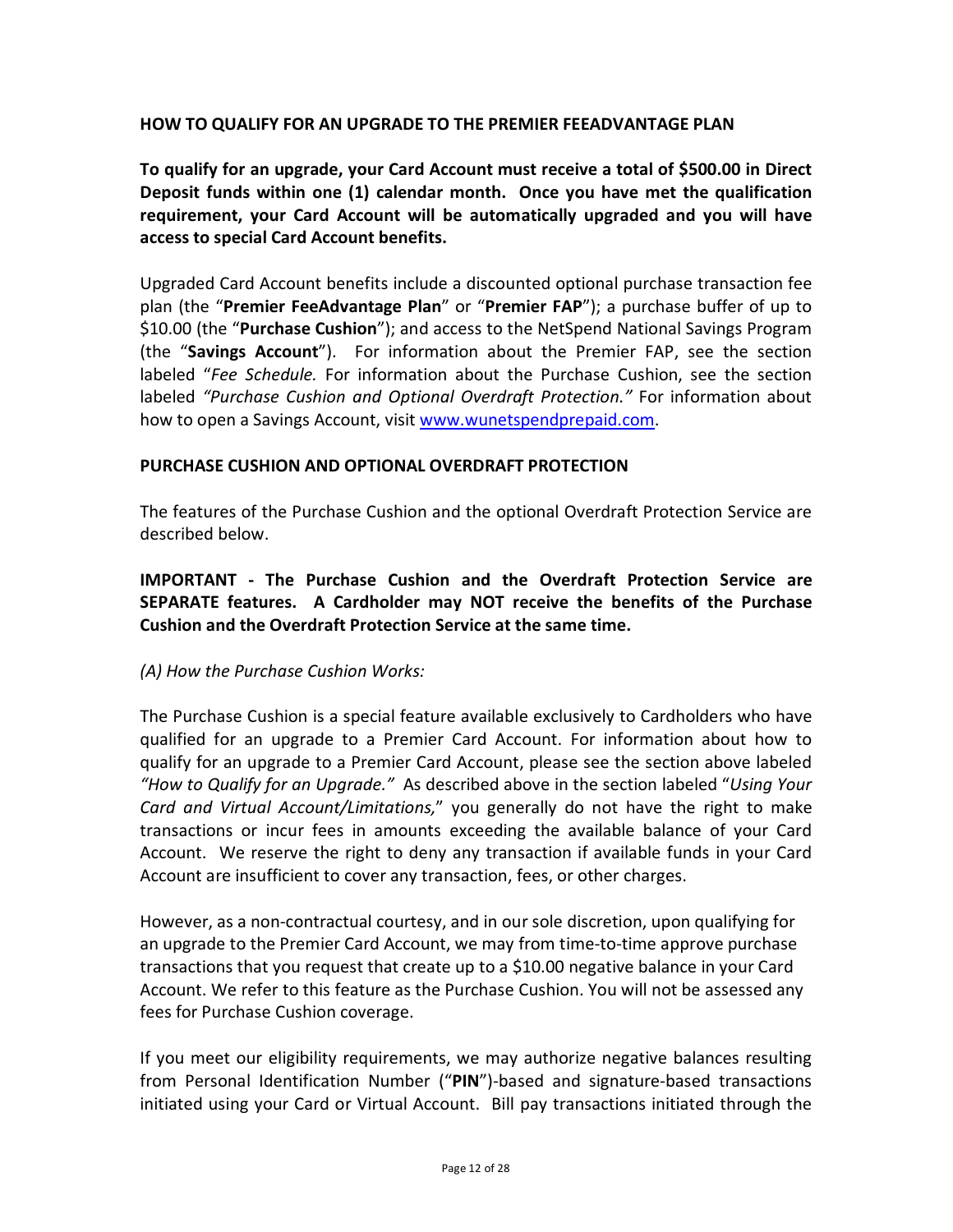PayAnyone bill pay service are not eligible for Purchase Cushion coverage, nor are ATM transactions or ACH debit transactions initiated using the Issuer's routing number and your assigned Card Account number. You may receive only one (1) \$10.00 negative balance allowance at a time. Negative balances are approved at our discretion on a per transaction basis. It is important to keep track of the value in your Card Account because it will be your responsibility to determine if you have incurred a negative balance.

If you make a transaction that creates a negative balance in your Card Account, you agree that within thirty (30) days of its creation you will add sufficient funds to your Card Account to cover the negative balance so that your Card Account has a zero or positive balance, or that you will otherwise immediately pay such an amount to us in full upon demand. If after thirty (30) days you have not added sufficient funds to cover your negative balance, your Card Account will remain open to receive credits and loads, which will automatically be applied to your negative balance before they are available to you; however, you will not be able to make any transactions using your Card or Virtual Account until your Card Account has a positive balance, *i.e*., sufficient funds to cover the negative balance. Further, **we have the right to pursue collection, including the right to collect funds, equal to or less than the negative balance, from any other Card Account(s) you may have with us**. In all instances described above, loads to your Card Account may be made via Direct Deposit or any of the other load methods described in this Agreement.

Should you voluntarily discontinue use of your Card, you shall remain responsible for the negative balance in your Card Account and agree that any credits or loads made to your Card will be used to offset the value of the negative balance, if any.

You acknowledge that a negative balance in your Card Account does not constitute a contractual open end line of credit. If we permit a negative balance on one or more occasions, we do not thereby obligate ourselves to permit a negative balance on any future occasion, and we may refuse to pay a negative balance for you at any time, even though we may have previously paid negative balances up to the \$10.00 limit for you. We have no obligation to notify you before we approve or decline a transaction that would result in a negative balance in your Card Account. Items will be approved or declined in the order they are received.

# *(B) How the optional Overdraft Protection Service (the "Service") Works:*

Optional Overdraft Protection Service may not be available on your Card Account.

You generally do not have the right to make transactions or incur fees in amounts exceeding the balance of your Card Account; however, as a non-contractual courtesy, the Service is available on your Card Account if you elect to participate (*i.e*., opt-in) and you have met each of the activation and eligibility requirements described below. In the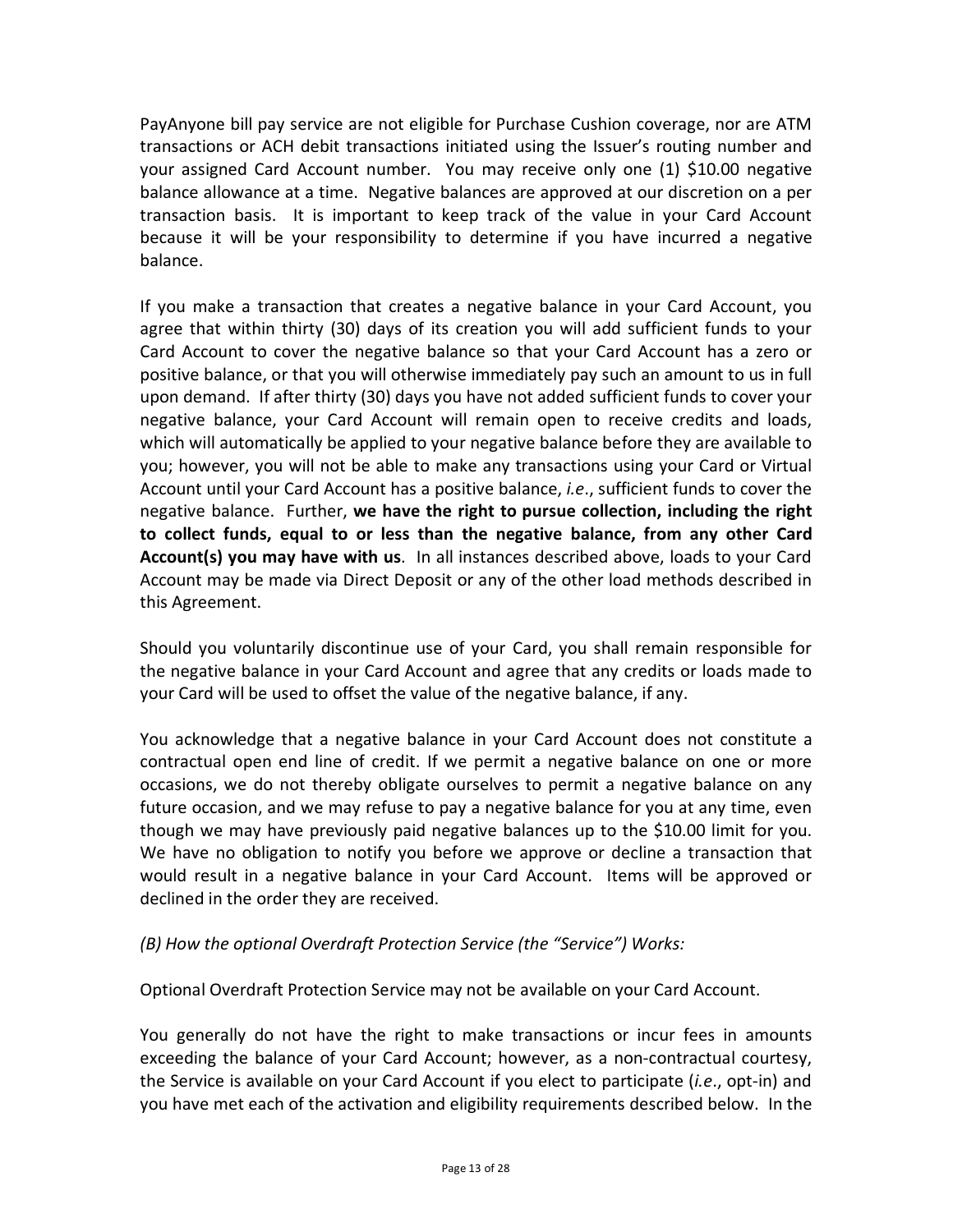event you qualify, and opt-in to the Service, we reserve the right to pay overdrafts at our discretion, which means we do not guarantee that we will always authorize and pay any type of transaction. If we do not authorize the transaction, it will be declined. We may deactivate your use of the Service at any time, including if you incur too many overdrafts.

If you choose to participate in the Service, it is that program only that will provide coverage, at our discretion, for any negative balances. If you opt-out of the Service or your participation in the Service ends or is suspended for any reason, and you have continuously used and maintained your Card Account in accordance with the terms of this Agreement, the Purchase Cushion feature may be made available to you at our discretion.

**This Service is Not Available for California Unemployment Compensation Benefit or Public Assistance Payment Recipients**. As of January 1, 2014, the State of California prohibits the repayment of an overdraft on a prepaid Card Account from a California unemployment compensation benefit or public assistance payment. If you are receiving a California unemployment compensation benefit or a public assistance payment, you will not be eligible to opt-in. if you are opted-in to the Service and you receive a direct deposit of a California unemployment compensation benefit or public assistance payment, the Service will be deactivated.

# a. *Activation and Eligibility*

To activate the Service on your Card Account you must take each of the following steps: (1) consent to the delivery of electronic communications and provide a valid email address so that we can contact you if you overdraw your Card Account (see the section labeled "*Delivery of Electronic Communications*" for a description of what giving your consent means); (2) review and accept the terms pertaining to the Service; (3) enroll in the Service (*i.e*., opt-in); (4) have a positive Card balance at the time of activation; and (5) receive ACH Deposits totaling at least \$200.00 to your Card Account every thirty (30) days. The Service will be activated on your Card Account thirty-six (36) days after you receive ACH Deposits totaling at least \$200.00 and you satisfy each of the steps described in this paragraph. ACH Deposits received prior to enrollment in the Service will be considered for the purpose of determining your eligibility for activation of the coverage. If you fail to receive ACH Deposits totaling at least \$200.00 every thirty (30) days, or your Card Account has a negative balance for more than thirty (30) days, or if you overuse the Service, the Service will be immediately deactivated. Your Card Account will remain open to receive credits and loads that will automatically be applied to your negative balance before they are available to you. If the Service is deactivated, you must retake each of the steps described in this paragraph in order to reactivate coverage.

If your Card Account has a negative balance for more than thirty (30) days on three (3) separate occasions or on any one (1) occasion for more than sixty (60) days, the Service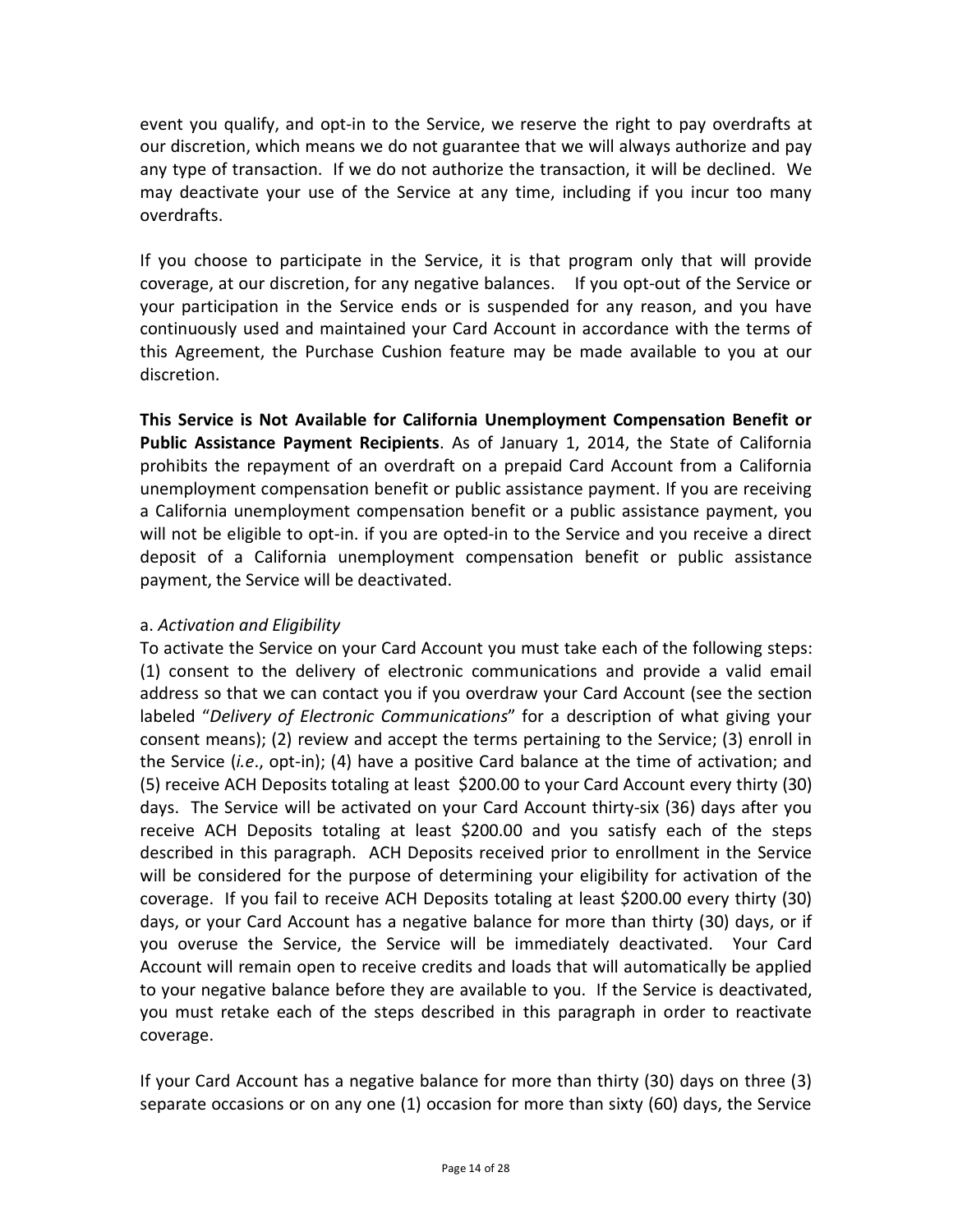will be permanently deactivated. Further, we have the right to pursue collection of any amounts owed at our sole and absolute discretion.

We will send you email notifications whenever (a) a transaction results in a negative balance in your Card Account; (b) an Overdraft Protection Service Fee is assessed (if applicable) (see Section B, below, for details about the fee), and (c) the Service is activated or deactivated for your Card Account. If you delete your email address from our Cardholder records or withdraw your consent to receive electronic communications from us, the Service will be immediately deactivated. We cannot accept responsibility for any email messages not received by you, or for any delay in the receipt or delivery of any email notifications. If you make your email address available to any other individual, you agree that you are responsible for any release of any Card Account information to such individual. It is your sole responsibility to ensure that the email address you provide to us is current and accurate. We are not responsible for loss of messages and other consequences if you do not provide an accurate and current email address.

### b. *Terms of Use*

to largest.

Your participation in the Service is subject to the terms of this Agreement and you may incur fees. The fees for the Service are described here, and in the section labeled *"Fee Schedule."* The Overdraft Protection Service Fee (if applicable) is applied to certain transactions described below that result in a negative balance ("**Overdraft**(**s**)") and is in addition to any other fees ordinarily applicable to a transaction. **The Overdraft Protection Service Fee is \$15.00 for each transaction that overdraws your Card Account by more than \$10.00, up to a maximum of three (3) Overdraft Protection Service Fees per calendar month.** Multiple Overdraft Protection Service Fees may be charged if multiple overdraft transactions are approved on the same day. Transactions are not always processed in the order in which you make them. This can affect the balance of funds available on your Card Account and the total amount of Overdraft Protection Service Fees assessed to your account. Transactions are processed in the order we receive them for settlement, except that multiple Automated Clearing House (ACH) debit transactions received on the same day are processed in order from smallest

If you are enrolled in the Service and meet our eligibility requirements, we may authorize and pay Overdrafts resulting from PIN- and signature-based purchase transactions initiated using your Card or Virtual Account, ATM withdrawals and ACH debit transactions that you initiate or authorize someone else to initiate. Bill pay transactions initiated through the PayAnyone bill pay service are not eligible for coverage. It is important to keep track of the value in your Card Account because it will be your responsibility to determine if you have overdrawn your Card Account balance, the day and time the Overdraft occurred, and the amount of any Overdraft that is approved.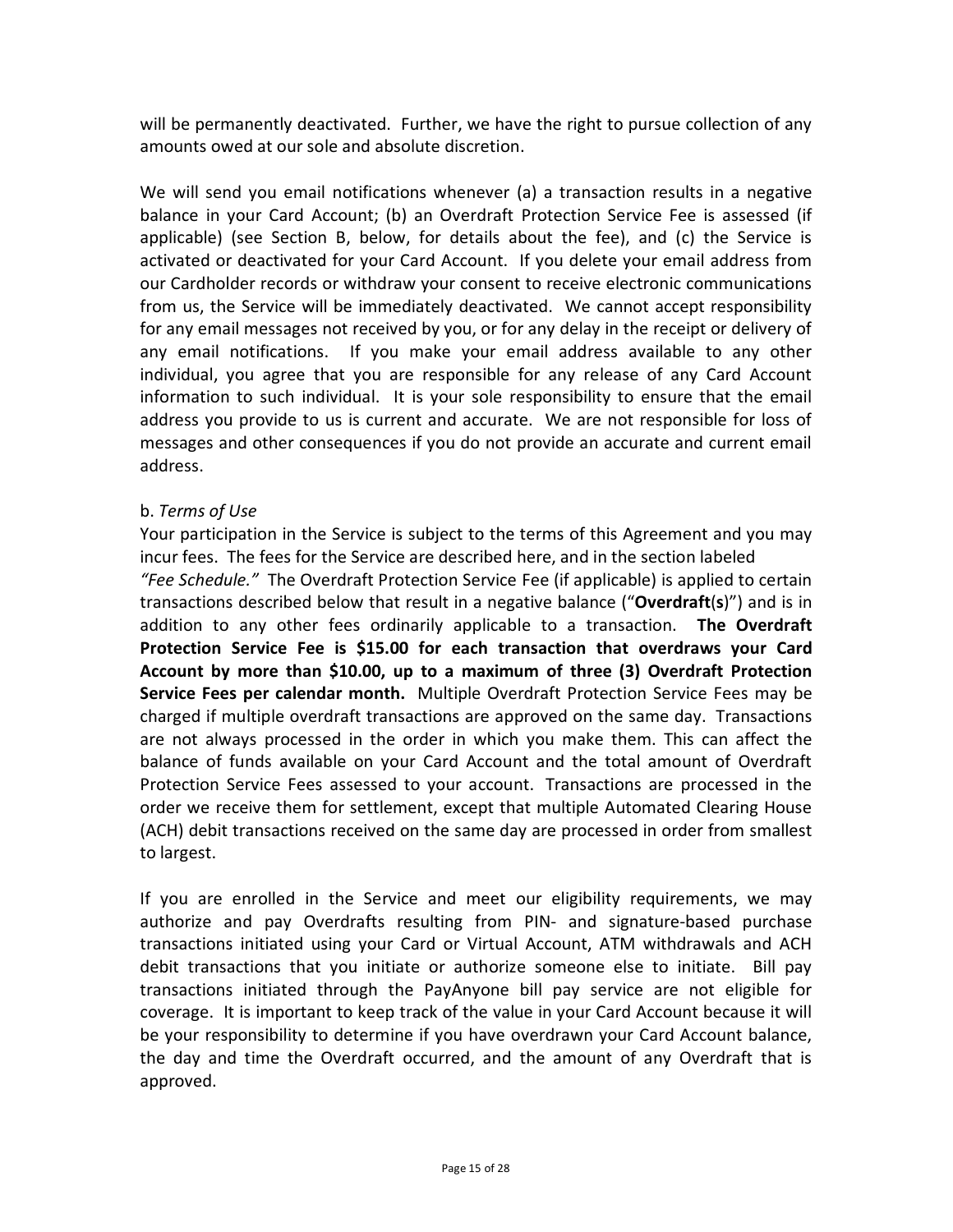**Once your Card Account has an overdrawn balance greater than \$10.00, you will have twenty-four (24) hours to reload your Card Account with funds sufficient to bring your Card Account to a zero or positive balance without incurring any Overdraft Protection Service Fee(s) ("Grace Period").** If you fail to bring your Card Account back to a zero or positive balance within 24 hours from the time of the first transaction causing an overdrawn balance greater than \$10.00, you will incur an Overdraft Protection Service Fee for each transaction approved after your Card Account balance was greater than \$10.00 overdrawn, subject to the limitations described here.

You will receive an email (and an SMS text message if you are enrolled in Anytime Alerts™) notifying you when an Overdraft occurs. We will tell you where and when the transaction occurred and its amount. If the Overdraft was the first transaction to cause an overdrawn balance greater than \$10.00, we will also tell you when the Grace Period ends for the purpose of avoiding payment of the Overdraft Protection Service Fee(s).

You agree that within thirty (30) days of any Overdraft occurrence on your Card Account you will add funds sufficient to bring your Card Account to a zero or positive balance, or that you will immediately pay such amount(s) to us in full upon demand. The Service is offered in our sole and absolute discretion as a non-contractual courtesy to you, and as such, we may elect to deactivate the Service for your Card Account at any time, refuse to authorize any transaction that exceeds your Card Account balance, modify eligibility or activation requirements, modify or change the Service Fee, limits, or any other aspect of the Service, and/or terminate the Service in its entirety at any time.

Once you have opted-in to the Service, you may opt-out at any time online or by calling **1-800-214-5483** during normal Customer Service hours. To see the hours of operation, refer to the section labeled "*Customer Service*." Should you choose to opt-out of the Service you remain responsible for any negative balance(s) in your Card Account and agree that any credits or loads made to your Card Account will be used to offset the value of the negative balance(s), if any.

You acknowledge that your participation in the Service and the settlement by us of any transactions exceeding your available Card Account balance does not constitute a contractual open-end line of credit. Our authorization or settlement of any transaction on one or more occasions does not obligate us to authorize or settle future transactions. We may refuse the authorization or settlement of any transaction for you at any time. We have no obligation to notify you before we approve or decline a transaction that would result in an Overdraft in your Card Account.

# **PREAUTHORIZED DEBITS AND CREDITS**

Your assigned Account Number and the Issuer's bank routing number can be used for arranging both direct deposits and recurring payments to merchants, internet service or other utility providers ("**Merchants**"). You may also arrange for recurring payments to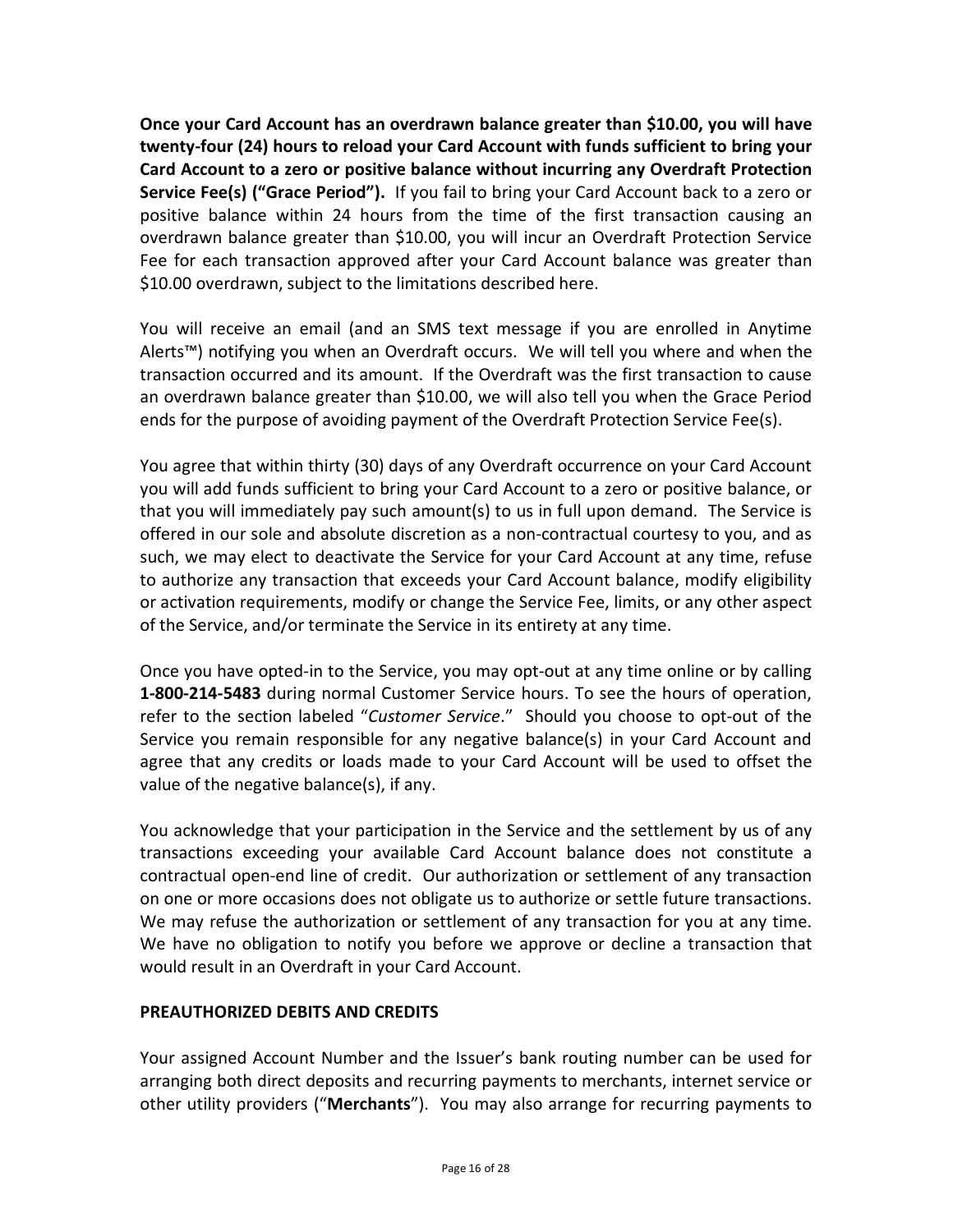Merchants using your Card Number or the bill pay services made available through our third party bill payment service providers.

If you have arranged to have Direct Deposits made to your Card Account at least once every sixty (60) days from the same person or company, you can call us at **1-800-214- 5483** to find out whether or not the deposit has been made. There may be a fee associated with calling Customer Service. For information about the fee, see the section labeled "*Fee Schedule*."

# **Right to Stop Payment and Procedure for Doing So:**

To stop a recurring payment to a Merchant you have preauthorized to debit your Card Account, you must first contact the Merchant to request the recurring payment be cancelled. If you have arranged for recurring payments to a Merchant using the bill pay services available through our third party service providers, you should first contact the applicable third party service provider to cancel the recurring payment.

If the Merchant or bill payment service provider with whom you have arranged recurring payments from your Card Account is unable or unwilling to stop your payment, you can call us at **1-800-214-5483** or write us at: NetSpend, P.O. Box 2136, Austin, TX 78768-2136 to request a stop on such payment. We must receive your request at least three (3) business days before the payment is scheduled to be made. Such a stop payment request will cancel a single, *i.e*., one (1), recurring payment. If you want to permanently stop all recurring payments to a specific Merchant then we require you to put your request in writing and get it to us within fourteen (14) days after you tell us you want to stop such payments. There is a fee associated with each stop payment order you give. For information about the fee, see the section labeled "*Fee Schedule."*

# **Notice of Varying Amounts:**

If the recurring payments you make might vary in amount, the person you are going to pay will tell you the payment date and the amount of the payment ten (10) days before each payment is scheduled to take place. (*You may choose instead to get this notice only when the payment would differ by more than a certain amount from the previous payment, or when the amount would fall outside certain limits that you set.*)

### **Liability for Failure to Stop Payment of Preauthorized Transfer:**

If you order us to stop a preauthorized payment three (3) business days or more before the transfer is scheduled, and we do not do so, we will be liable for your losses or damages.

### **FRAUDULENT OR CRIMINAL CARD ACCOUNT OR VIRTUAL ACCOUNT ACTIVITY**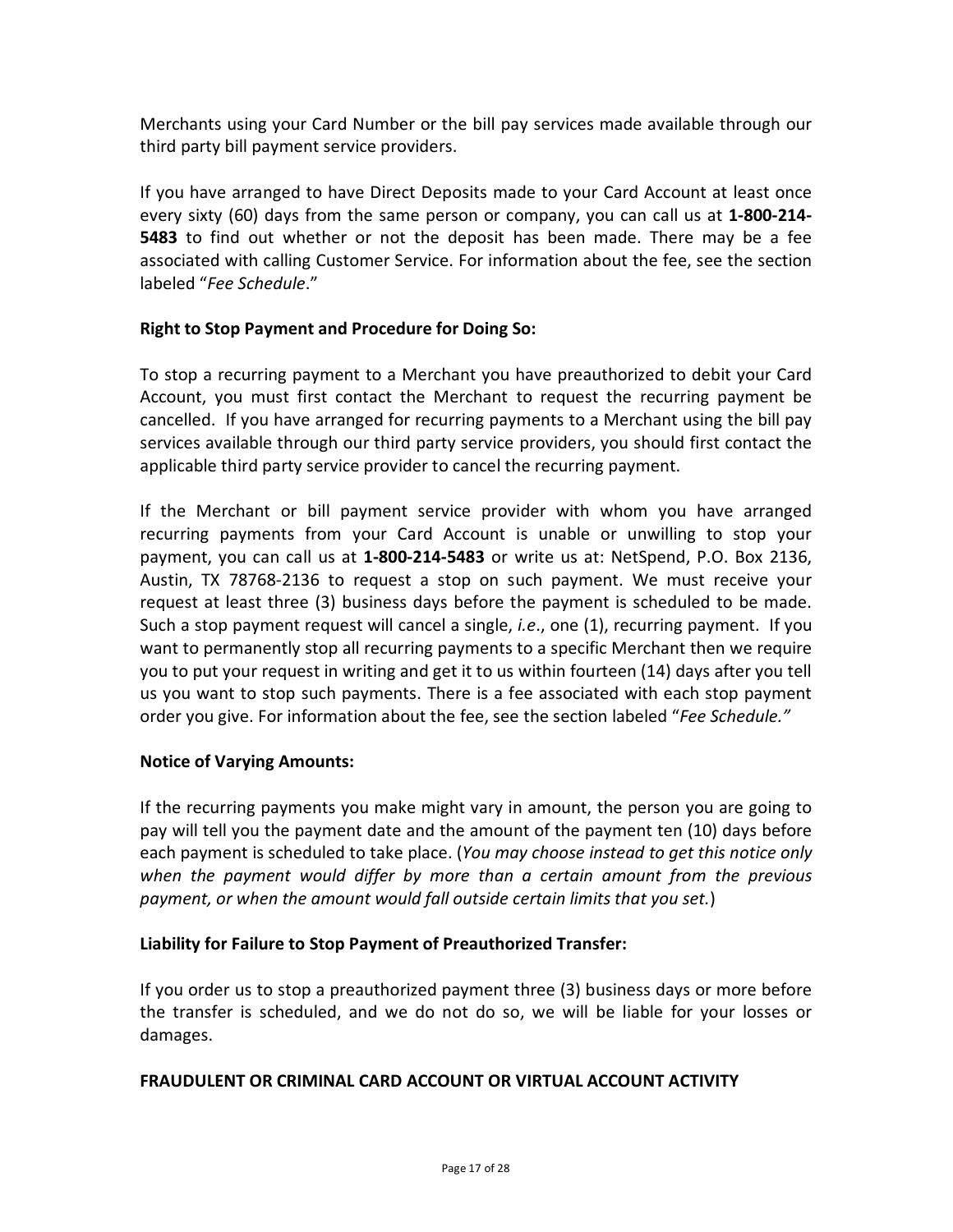We reserve the right to block or cancel your Card Account or Virtual Account if, as a result of our policies and processes we detect what we reasonably believe to be fraudulent, suspicious or criminal activity or any activity that is inconsistent with this Agreement. We will incur no liability to you because of the unavailability of the funds that may be associated with your Card Account and/or Virtual Account.

#### **RETURNS AND REFUNDS**

If you are entitled to a refund for any reason for goods or services obtained with your Card or Virtual Account, you agree to accept credits to your Card Account for such refunds and agree to the refund policy of that Merchant. If you have a problem with a purchase that you made with your Card or Virtual Account, or if you have a dispute with the Merchant, you must attempt to handle it directly with the Merchant. There may be a delay of up to five (5) days or more from the date the refund transaction occurs until the date the refund amount is credited to your Card Account.

#### **CARD REPLACEMENT**

If you need to replace your Card for any reason, please contact us at **1-800-214-5483** to request a replacement Card. You will be required to provide personal information which may include your Card Number, full name, transaction history, and similar information to help us verify your identity. There is a fee for replacing your Card. For information about the fee, see the section labeled "*Fee Schedule*."

## **TRANSACTIONS MADE IN FOREIGN CURRENCIES AND/OR WITH MERCHANTS LOCATED IN FOREIGN COUNTRIES**

- A. If you obtain funds or make a purchase in a currency other than the currency in which your Card Account was issued, the amount deducted from your funds will be converted by MasterCard International Incorporated ("**MasterCard**") into an amount in the currency of your Card Account. The exchange rate between the transaction currency and the billing currency used for processing international transactions is a rate selected by MasterCard from the range of rates available in wholesale currency markets for the applicable central processing date, which may vary from the rate MasterCard itself receives or the government-mandated rate in effect for the applicable central processing date. This percentage amount is independent of any amount taken by the Issuer in accordance with this Agreement, and,
- B. If you obtain funds or make a purchase in a currency other than the currency in which your Card Account was issued, or conduct a transaction with a Merchant located outside the U.S., Puerto Rico, the U. S. Virgin Islands, Guam, or the Marianas Islands, the Issuer will deduct a 3.5% transaction fee ("**Foreign Transaction Fee**") based on the amount of the transaction, in the currency of your Card Account. The Issuer will retain this fee as compensation for its services.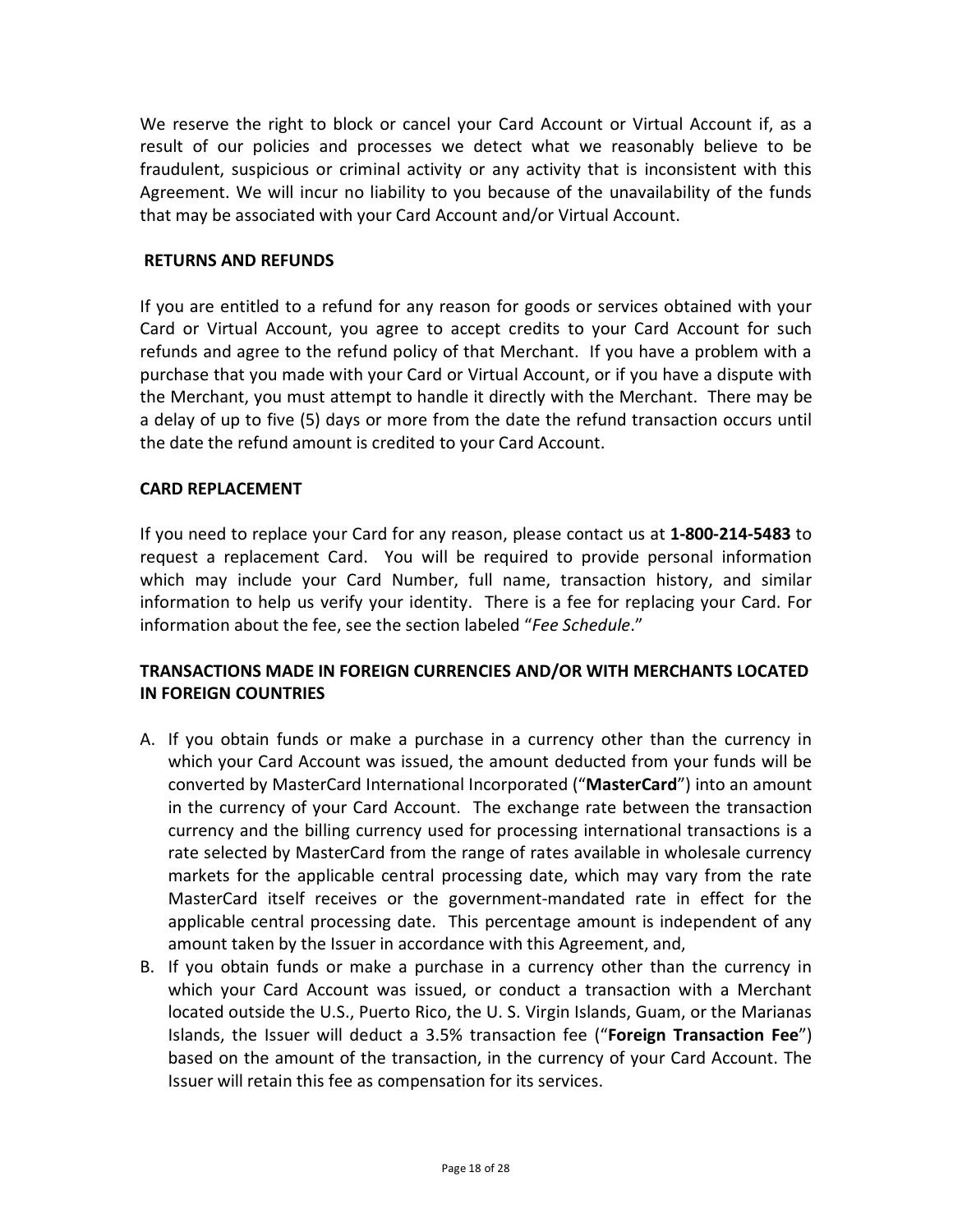### **RECEIPTS**

You should get a receipt at the time you make a transaction using your Card or Virtual Account. You agree to retain, verify, and reconcile your transactions and receipts.

#### **CARD ACCOUNT BALANCE/PERIODIC STATEMENTS**

You are responsible for keeping track of the available balance of your Card Account. Merchants generally will not be able to determine your available balance. It's important to know your available balance before making any transaction. You may determine your available balance by accessing your Card Account online at [www.wunetspendprepaid.com;](http://www.wunetspendprepaid.com/) by enrolling in the Anytime Alerts SMS service; or by calling **1-800-214-5483** (there will be a fee for this call, see below). A sixty (60) day history of account transactions is available at [www.wunetspendprepaid.com.](http://www.wunetspendprepaid.com/) Statements in electronic format will also be made available at [www.wunetspendprepaid.com](http://www.wunetspendprepaid.com/) for each month in which a transaction occurs. You will not automatically receive paper statements. You have the right to obtain a sixty (60) day written history of account transactions by calling **1-800-214-5483,** or by writing to us at NetSpend, P.O. Box 2136, Austin, TX 78768-2136. **There is a fee for obtaining a written history.** For information about each of the fees described in this section, see the section labeled "*Fee Schedule*."

#### **CONFIDENTIALITY**

We may disclose information to third parties about your Card Account or the transactions you make:

- (1) Where it is necessary for completing transactions;
- (2) In order to verify the existence and condition of your Card or Virtual Account for a third party, such as a Merchant;
- (3) In order to comply with government agency or court orders, or other legal reporting requirements;
- (4) If you give us your written permission; or
- (5) To our employees, auditors, affiliates, service providers, or attorneys, as needed.

### **OUR LIABILITY FOR FAILURE TO COMPLETE TRANSACTIONS**

If we do not properly complete a transaction to or from your Card Account on time or in the correct amount according to our Agreement with you, we will be liable for your losses or damages. However, there are some exceptions. We will not be liable, for instance:

- (1) If through no fault of ours, you do not have enough funds available in your Card Account to complete the transaction;
- (2) If a Merchant refuses to accept your Card or Virtual Account;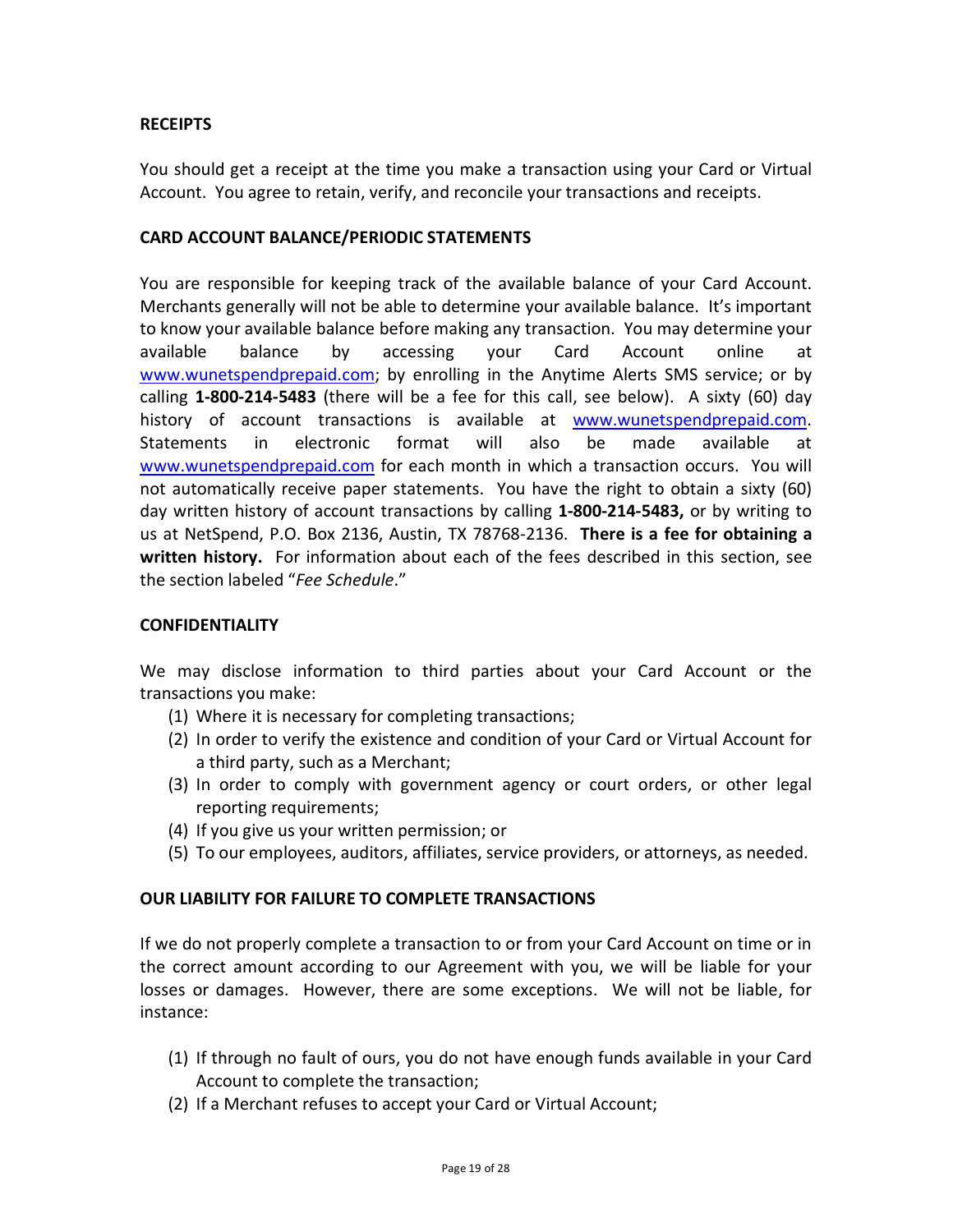- (3) If an ATM where you are making a cash withdrawal does not have enough cash;
- (4) If an electronic terminal where you are making a transaction does not operate properly, and you knew about the problem when you initiated the transaction;
- (5) If access to your Card Account has been blocked after you reported your Card, Virtual Account or PIN lost or stolen;
- (6) If there is a hold or your funds are subject to legal process or other encumbrance restricting their use;
- (7) If we have reason to believe the requested transaction is unauthorized;
- (8) If circumstances beyond our control (such as fire, flood, or computer or communication failure) prevent the completion of the transaction, despite reasonable precautions that we have taken; or
- (9) Any other exception stated in our Agreement with you.

#### **INFORMATION ABOUT YOUR RIGHT TO DISPUTE ERRORS**

In case of errors or questions about your Card Account, telephone us at **1-800-214-5483**, write to us at NetSpend, P.O. Box 2136, Austin, TX 78768-2136, or email us at customerservice@netspend.com as soon as you can, if you think an error has occurred in your Card Account. We must allow you to report an error until sixty (60) days after the earlier of the date you electronically access your Card Account, if the error could be viewed in your electronic history, or the date we sent the FIRST written history on which the error appeared. You may request a written history of your transactions at any time by calling us at **1-800-214-5483** or writing to us at NetSpend, P.O. Box 2136, Austin, TX 78768-2136.

You will need to tell us:

- 1. Your name and Card Number.
- 2. Why you believe there is an error, and the dollar amount involved.
- 3. Approximately when the error took place.

If you tell us orally, we may require that you send us your complaint or question in writing within ten (10) business days.

We will determine whether an error occurred within ten (10) business days after we hear from you and will correct any error promptly. If we need more time, however, we may take up to forty-five (45) days to investigate your complaint or question. If we decide to do this, we will credit your Card Account within ten (10) business days for the amount you think is in error, so that you will have the money during the time it takes us to complete our investigation. If we ask you to put your complaint or question in writing and we do not receive it within ten (10) business days, we may not credit your Card Account.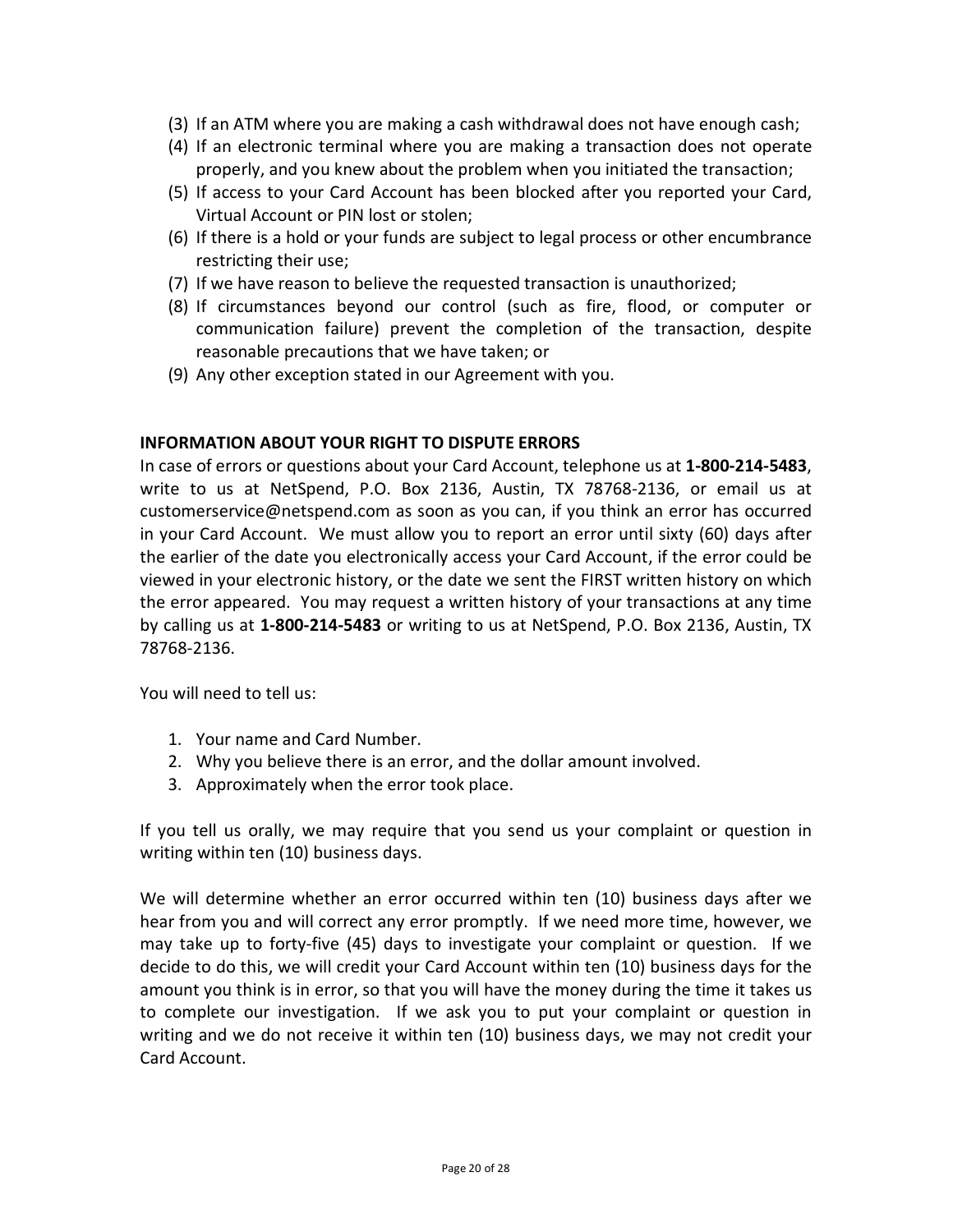For errors involving new Card Accounts, POS transactions, or foreign-initiated transactions, we may take up to ninety (90) days to investigate your complaint or question. For new Card Accounts, we may take up to twenty (20) business days to credit your Card Account for the amount you think is in error.

We will tell you the results within three (3) business days after completing the investigation. If we decide that there was no error, we will send you a written explanation. You may ask for copies of the documents that we used in our investigation. If you need more information about our error-resolution procedures, call us at **1-800-214-5483** or visit [www.wunetspendprepaid.com.](http://www.wunetspendprepaid.com/)

In case of errors or questions about a Western Union Money Transfer, call toll-free 1- 877-256-6918.

## **LOST OR STOLEN CARDS/UNAUTHORIZED TRANSFERS**

If you believe your Card, Virtual Account or PIN has been lost or stolen, call **1-800-214- 5483** or write to: NetSpend, P.O. Box 2136, Austin, TX 78768-2136. You should also call the number or write to the address shown here if you believe an electronic fund transfer has been made using the information from your Card, Virtual Account or PIN without your permission.

## **Your Liability for Unauthorized Transfers**

Contact us AT ONCE if you believe your Card, Virtual Account or PIN has been lost or stolen, or if you believe that an electronic funds transfer has been made without your permission. Telephoning us at **1-800-214-5483** is the best way to minimize your possible losses. You could lose all the money in your Card Account.

Under MasterCard Rules, your liability for unauthorized MasterCard debit transactions on your Card Account is \$0.00 if you notify us within two (2) business days and you exercise reasonable care in safeguarding your Card from loss, theft, or unauthorized use. This reduced liability does not apply if a PIN is used as a method of verification for a disputed transaction or you have reported two (2) or more incidents of unauthorized use in the immediately preceding twelve (12) month period.

If you notify us within two (2) business days after you learn of the loss or theft of your Card, Virtual Account or PIN, you can lose no more than \$50.00 if someone used your Card, Virtual Account or PIN without your permission. If you do NOT notify us within two (2) business days after you learn of the loss or theft of your Card, Virtual Account or PIN and we can prove that we could have stopped someone from using your Card, Virtual Account or PIN without your permission if you had promptly notified us, you could lose as much as \$500.00.If your Card or PIN has been lost or stolen, we will deactivate your Card and issue you a new Card to keep losses down.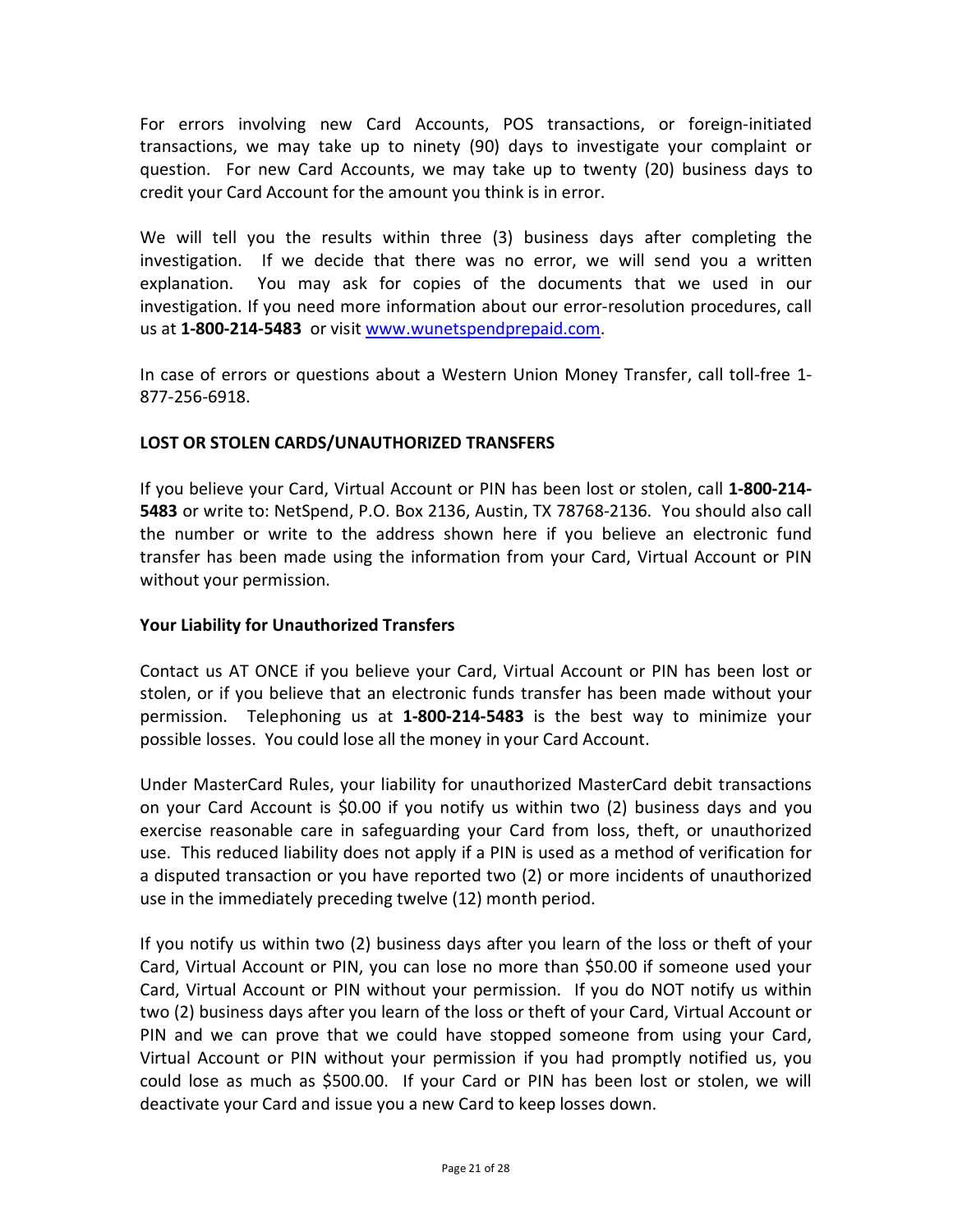Also, if you become aware of and/or your electronic history shows transactions that you did not make, including those made by your Card or other means, notify us at once following the procedures stated in the section labeled "*Information About Your Right to Dispute Errors*" appearing above. If you do not tell us within 60 days of the earlier of the date you electronically access your account, if the unauthorized transaction could be viewed in your electronic history, or the date we sent the FIRST written history on which the unauthorized transfer appeared, you may not get back any money you lost after the sixty (60) days if we can prove that we could have stopped someone from taking the money if you had notified us in time. If a good reason (such as a long trip or a hospital stay) kept you from telling us, we will extend the time periods for a reasonable period.

## **MISCELLANEOUS**

Your Card Account and your obligations under this Agreement may not be assigned. We may transfer our rights under this Agreement. Use of your Card or Virtual Account is subject to all applicable rules and customs of any clearinghouse or other network or association involved in transactions. We do not waive our rights by delaying or failing to exercise them at anytime. If any provision of this Agreement shall be determined to be invalid or unenforceable under any rule, law, or regulation of any governmental agency, local, state, or federal, the validity or enforceability of any other provision of this Agreement shall not be affected. This Agreement will be governed by the laws of the State of South Dakota except to the extent governed by federal law.

### **AMENDMENT AND CANCELLATION**

We may (a) amend or change the terms and conditions of this Agreement or (b) cancel or suspend your Card Account or this Agreement at any time without prior notice to you except as required by applicable law. You may cancel this Agreement by returning the Card (if applicable) to us. Your termination of this Agreement will not affect any of our rights or your obligations arising under this Agreement prior to termination.

In the event your Card Account is cancelled, closed, or terminated for any reason, so long as you used your Card Account in accordance with the terms of this Agreement, you may request the unused balance to be returned to you via a check to the mailing address we have in our records. Unless you are eligible for receipt of "Excess Funds," as described in the section labeled, "Activation/Registration," there is a fee for this service. For information about the fee, see the section labeled "*Fee Schedule*." **The Issuer reserves the right to refuse to return any unused balance amount less than \$1.00.**

We will comply with unclaimed property laws and appropriately engage in escheatment activities as required by state law.

### **DELIVERY OF ELECTRONIC COMMUNICATIONS**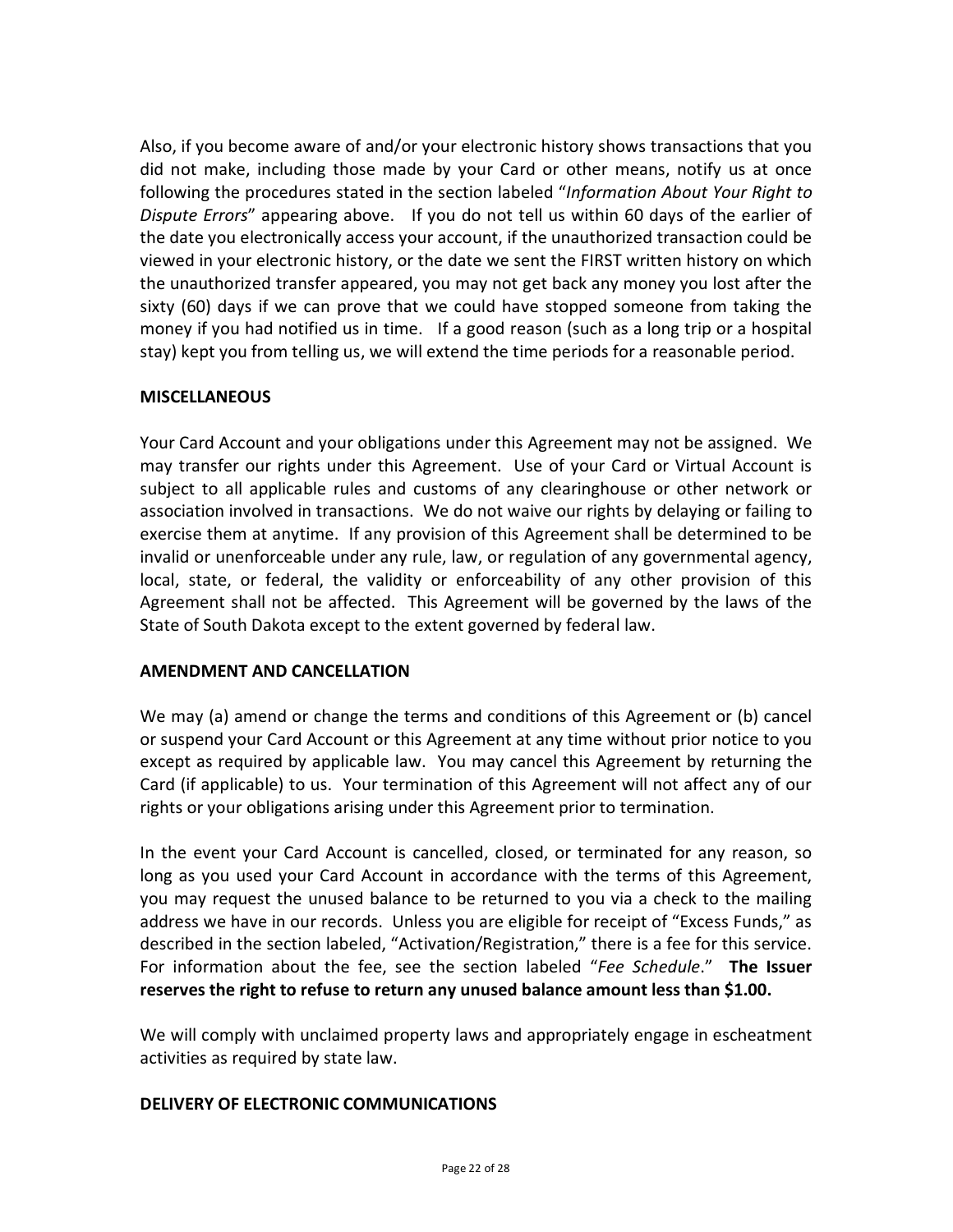The following E-Sign Disclosure and Consent ("**Disclosure**") applies to any and all communications or disclosures that we are legally required to provide to you in writing in connection with your Card Account and any related products and services ("**Communications**"), to the extent you have consented to receiving such Communications electronically. If you have not consented and would like to receive Communications electronically from us, please visit us online at [www.wunetspendprepaid.com.](http://www.wunetspendprepaid.com/) **If you wish to participate in the optional Overdraft Protection Service you must consent to receive Communications from us in electronic form throughout the entire duration of your participation in Overdraft Protection Service. If you withdraw your consent to receive Communications, your participation in Overdraft Protection Service will be immediately deactivated.**

1. **Scope of Communications to Be Provided in Electronic Form**. When you use a product or service to which this Disclosure applies, you agree that we may provide you with any Communications in electronic format, and that we may discontinue sending paper Communications to you, unless and until you withdraw your consent as described below. Your consent to receive electronic communications and transactions includes, but is not limited to:

- All legal and regulatory disclosures and communications associated with your Card Account and any related products or services
- Your Cardholder Agreement and any notices about a change in terms of your Cardholder Agreement
- Privacy policies and notices
- Error Resolution policies and notices
- Responses to claims filed in connection with your Card Account
- Notices regarding insufficient funds or negative balances

2. **Method of Providing Communications to You in Electronic Form**. All Communications that we provide to you in electronic form will be provided either (1) via e-mail (if you have elected to receive e-mail messages from us), (2) by access to a web site that we will designate in an e-mail notice we send to you at the time the information is available, or (3) to the extent permissible by law, by access to the [www.wunetspendprepaid.com](http://www.wunetspendprepaid.com/) website.

3. **How to Withdraw Consent**. You may withdraw your consent to receive Communications in electronic form at any time by contacting us at **1-800-214-5483** or visiting the [www.wunetspendprepaid.com](http://www.wunetspendprepaid.com/) website. If you do withdraw your consent, we will send subsequent Communications to you in writing to the most current mailing address we have for you in our records. We will not impose any fee to process the withdrawal of your consent to receive electronic Communications. Any withdrawal of your consent to receive electronic Communications will be effective only after we have a reasonable period of time to process your request for withdrawal. In the meantime, you will continue to receive Communications in electronic form. If you withdraw your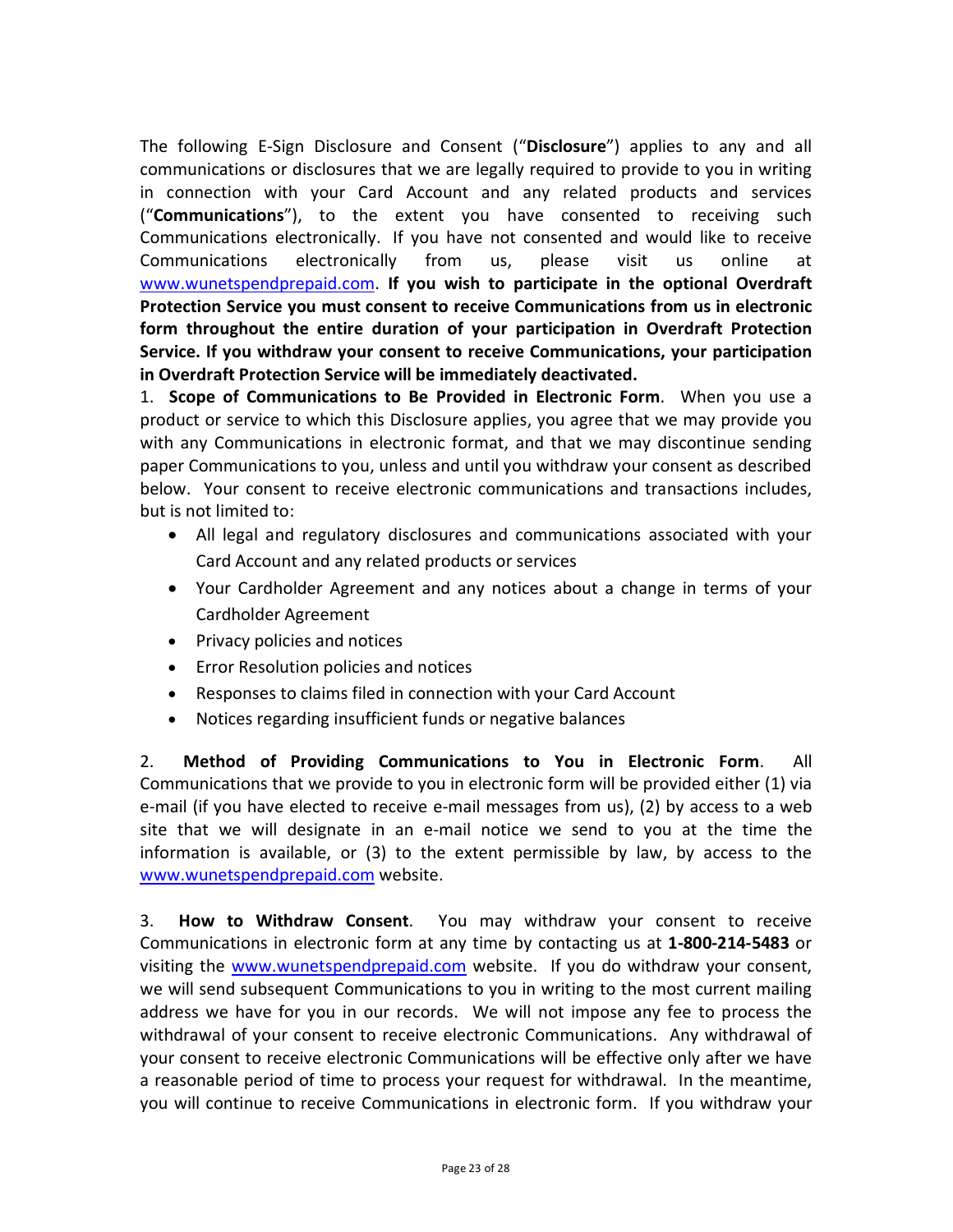consent, the legal validity and enforceability of prior Communications delivered in electronic form will not be affected.

4. **How to Update Your Records**. It is your responsibility to provide us with a true, accurate and complete e-mail address (if you have elected to receive e-mail messages from us), your contact information, and other information related to this Disclosure and your Card Account, and to maintain and update promptly any changes in this information. You can update information (such as your e-mail address) through [www.wunetspendprepaid.com](http://www.wunetspendprepaid.com/) or by contacting us at **1-800-214-5483**.

5. **Requesting Paper Copies.** We will not send you a paper copy of any Communication, unless you request it or we otherwise deem it appropriate to do so. You can obtain a paper copy of an electronic Communication by printing it yourself or by requesting that we mail you a paper copy, provided that such request is made within a reasonable time after we first provided the electronic Communication to you. To request a paper copy, contact us by calling **1-800-214-5483** or writing to us at NetSpend, P.O. Box 2136, Austin, TX 78768-2136. We may charge you a service charge for the delivery of paper copies of certain Communications provided to you electronically pursuant to this authorization. See the *Fee Schedule* for details about this service charge. We reserve the right, but assume no obligation, to provide a paper (instead of electronic) copy of any Communication that you have authorized us to provide electronically.

6. **Termination/Changes**. We reserve the right, in our sole discretion, to discontinue the provision of your electronic Communications, or to terminate or change the terms and conditions on which we provide electronic Communications. We will provide you with notice of any such termination or change as required by law.

# **CUSTOMER SERVICE**

For customer service or additional information regarding your Card Account, please contact us at:

NetSpend P.O. Box 2136 Austin, Texas 78768-2136 **1-800-214-5483** Customer Service agents are available to answer your calls: Monday through Friday, 8 a.m. to 10 p.m. CT Saturday and Sunday, 8 a.m. to 8 p.m. CT You may leave a message for Customer Service outside these hours.

Card Account balance inquiries made by telephone are subject to a fee. For information about the fee, see the section labeled "*Fee Schedule*."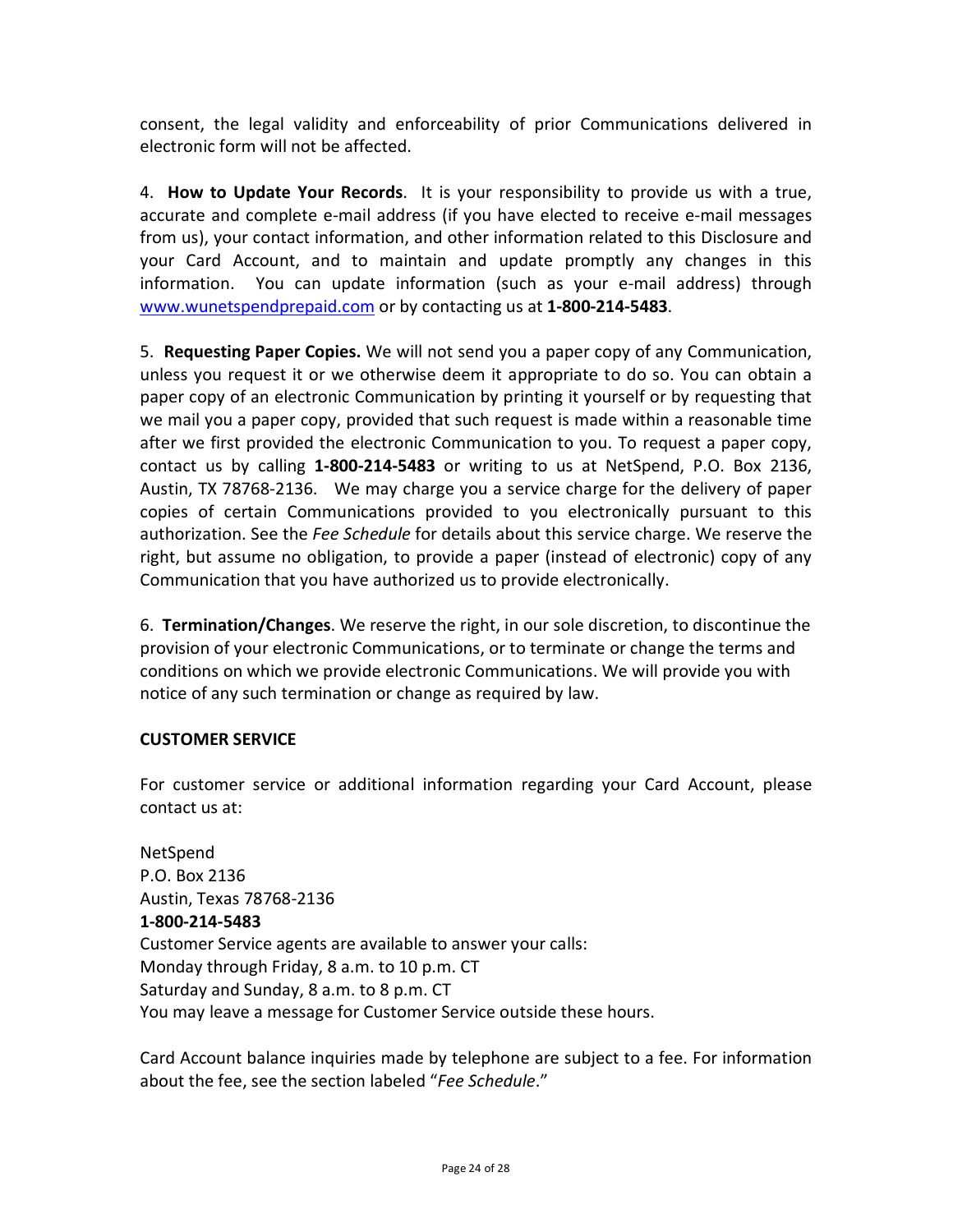## **TELEPHONE MONITORING/RECORDING**

From time to time we may monitor and/or record telephone calls between you and us to assure the quality of our customer service or as required by applicable law.

#### **NO WARRANTY REGARDING GOODS AND SERVICES**

We are not responsible for the quality, safety, legality, or any other aspect of any goods or services you purchase with your Card or Virtual Account.

### **ARBITRATION**

**Purpose:** This Arbitration Provision sets forth the circumstances and procedures under which claims (as defined below) may be arbitrated instead of litigated in court.

**Definitions:** As used in this Arbitration Provision the term "Claim" means any claim, dispute or controversy between you and us arising from or relating to the Card Account or this Agreement as well as any related or prior agreement that you may have had with us or the relationships resulting from this Agreement, including the validity, enforceability or scope of this Arbitration Provision or the Agreements. "Claim" includes claims of every kind and nature, including but not limited to initial claims, counterclaims, cross-claims and third-party claims and claims based upon contract, tort, fraud and other intentional torts, statutes, regulations, common law and equity. The term "Claim" is to be given the broadest possible meaning that will be enforced and includes, by way of example and without limitation, any claim, dispute or controversy that arises from or relates to (i) your Card Account; (ii) the amount of available funds in your Card Account; (iii) advertisements, promotions or oral or written statements related to your Card Account, or goods or services purchased with your Card or Virtual Account; (iv) the benefits and services related to your Card Account; and (v) your enrollment for any Card or Virtual Account. We shall not elect to use arbitration under the Arbitration Provision for any Claim that you properly file and pursue in a small claims court of your state or municipality so long as the Claim is individual and pending only in the court.

As used in the Arbitration Provision, the terms "we" and "us" shall for all purposes mean the Issuer, wholly or majority owned subsidiaries, affiliates, licensees, predecessors, successors, and assigns; and all of their agents, employees, directors and representatives. In addition, "we" or "us" shall include any third party using or providing any product, service or benefit in connection with any Card Accounts (including, but not limited to merchants who accept the Card or Virtual Account, third parties who use or provide services, debt collectors and all of their agents, employees, directors and representatives) if, and only if, such third party is named as a co-party with us (or files a Claim with or against us) in connection with a Claim asserted by you. As solely used in this Arbitration Provision, the terms "you" or "yours" shall mean all persons or entities approved by us to have and/or use a Card, including but not limited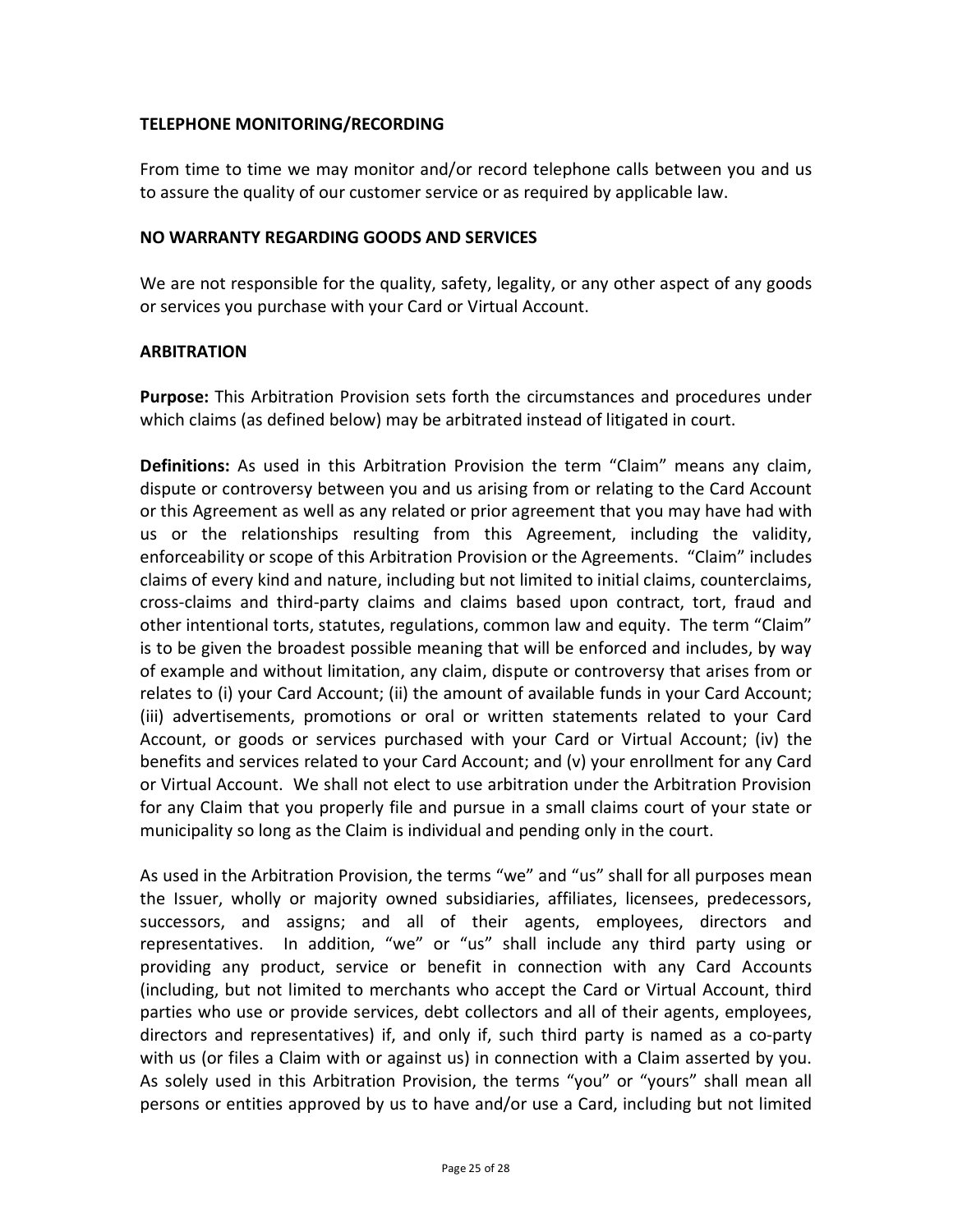to all persons or entities contractually obligated under any of the Agreements and all additional Cardholders.

**Initiation of Arbitration Proceeding/Selection of Administrator:** Any Claim shall be resolved, upon the election by you or us, by arbitration pursuant to this Arbitration Provision and the code of procedures of the national arbitration organization to which the Claim is referred in effect at the time the Claim is filed. Claims shall be referred to either the Judicial Arbitration and Mediation Services ("**JAMS**") or the American Arbitration Association ("**AAA**"), as selected by the party electing to use arbitration. If a selection by us of one of these organizations is unacceptable to you, you shall have the right within 30 days after you receive notice of our election to select the other organization listed to serve as arbitrator administrator. For a copy of the procedures, to file a Claim or for other information about these organizations, contact them as follows: (i) JAMS at 1920 Main Street, Suite 300, Los Angeles, CA 92614; website at www.jamsadr.com; or (ii) AAA at 335 Madison Avenue, New York, NY 10017; website at www.adr.org.

**Significance of Arbitration: IF ARBITRATION IS CHOSEN BY ANY PARTY WITH RESPECT TO A CLAIM, NEITHER YOU NOR WE WILL HAVE THE RIGHT TO LITIGATE THAT CLAIM IN COURT OR HAVE A JURY TRIAL ON THAT CLAIM, OR TO ENGAGE IN DISCOVERY EXCEPT AS PROVIDED FOR IN THE CODE OF PROCEDURES OF JAMS OR AAA, AS APPLICABLE (THE "CODE"). FURTHER, YOU WILL NOT HAVE THE RIGHT TO PARTICIPATE IN A REPRESENTATIVE CAPACITY OR AS A MEMBER OF ANY CLASS OF CLAIMANTS PERTAINING TO ANY CLAIM SUBJECT TO ARBITRATION. EXCEPT AS SET FORTH BELOW, THE ARBITRATOR'S DECISION WILL BE FINAL AND BINDING. NOTE THAT OTHER RIGHTS THAT YOU WOULD HAVE IF YOU WENT TO COURT ALSO MAY NOT BE AVAILABLE IN ARBITRATION.**

**Restrictions on Arbitration:** If either party elects to resolve a Claim by arbitration, that Claim shall be arbitrated on an individual basis. There shall be no right or authority for any Claims to be arbitrated on a class action basis or on bases involving Claims brought in a purported representative capacity on behalf of the general public, other Cardholders or other persons similarly situated. The arbitrator's authority to resolve Claims is limited to Claims between you and us alone, and the arbitrator's authority to make awards is limited to you and us alone. Furthermore, Claims brought by you against us or by us against you may not be joined or consolidated in arbitration with Claims brought by or against someone other than you, unless otherwise agreed to in writing by all parties.

**Location of Arbitration/Payment of Fees:** Any arbitration hearing that you attend shall take place in the federal judicial district of your residence. At your written request, we will consider in good faith making a temporary advance of all or part of the filing, administrative and/or hearing fees for any Claim you initiate as to which you or we seek arbitration. At the conclusion of the arbitration (or any appeal thereof), the arbitrator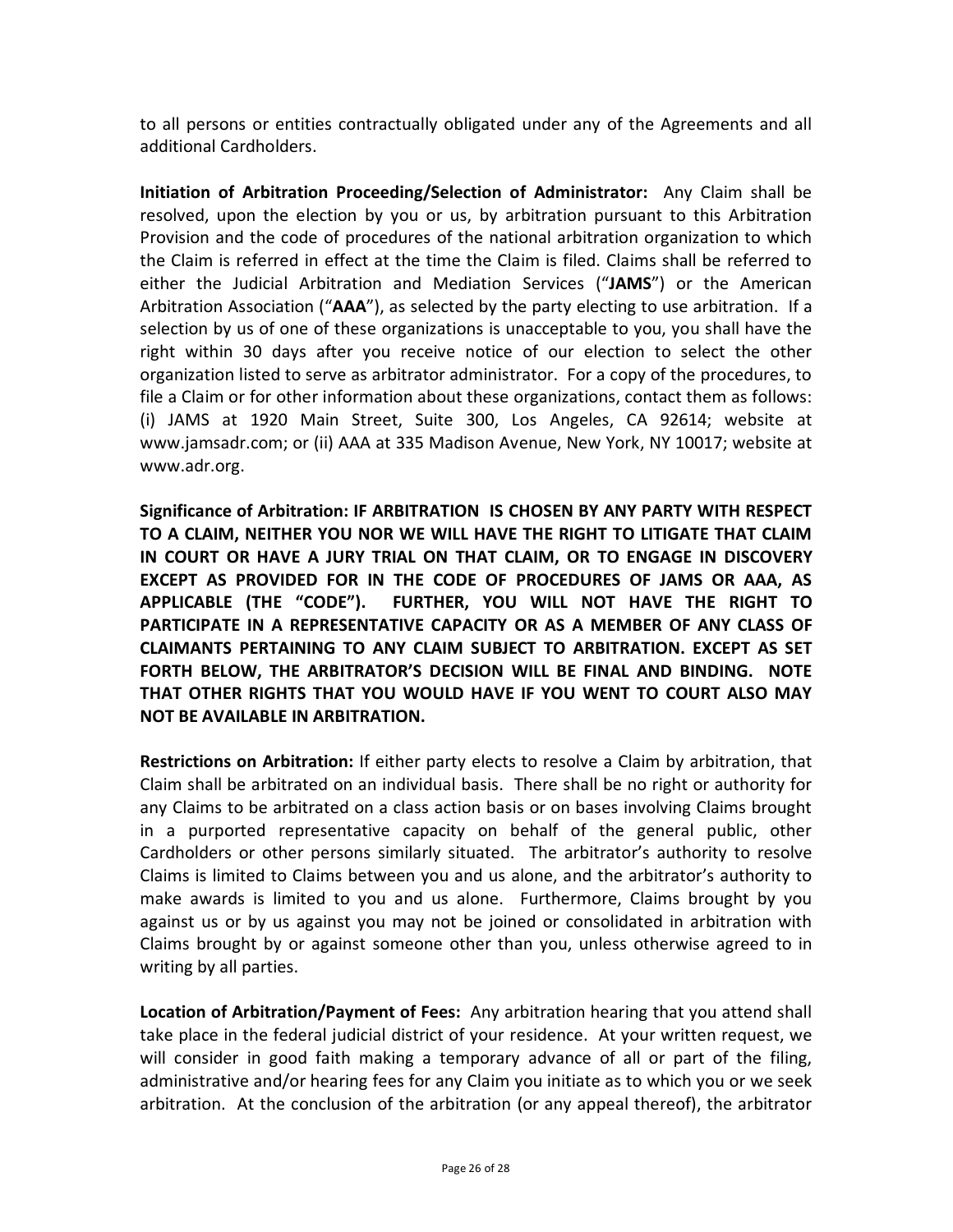(or panel) will decide who will ultimately be responsible for paying the filing, administrative and/or hearing fees in connection with the arbitration (or appeal). If and to the extent you incur filing, administrative and/or hearing fees in arbitration, including for any appeal, exceeding the amount they would have been if the Claim had been brought in the state or federal court which is closest to the mailing address we have in our records and would have had jurisdiction over the Claim, we will reimburse you to that extent unless the arbitrator (or panel) determines that the fees were incurred without any substantial justification.

**Arbitration Procedures:** This Arbitration Provision is made pursuant to a transaction involving interstate commerce, and shall be governed by the Federal Arbitration Act, 9 U.S.C. Sections 1-16, as it may be amended (the "**FAA**"). The arbitration shall be governed by the applicable Code, except that (to the extent enforceable under the FAA) this Arbitration Provision shall control if it is inconsistent with the applicable Code. The arbitrator shall apply applicable substantive law consistent with the FAA and applicable statutes of limitations and shall honor claims of privilege recognized at law and, at the timely request of either party, shall provide a brief written explanation of the basis for the decision. In conducting the arbitration proceeding, the arbitrator shall not apply the Federal or any state rules of civil procedure or rules of evidence. Either party may submit a request to the arbitrator to expand the scope of discovery allowable under the applicable Code. The party submitting such a request must provide a copy to the other party, who may submit objections to the arbitrator with a copy of the objections provided to the requesting party, within fifteen (15) days of receiving the requesting party's notice. The granting or denial of such request will be in the sole discretion of the arbitrator who shall notify the parties of his/her decision within twenty (20) days of the objecting party's submission. The arbitrator shall take reasonable steps to preserve the privacy of individuals, and of business matters. Judgment upon the award rendered by the arbitrator may be entered in any court having jurisdiction. The arbitrator's decision will be final and binding, except for any right of appeal provided by the FAA. However, any party can appeal that award to a three-arbitrator panel administered by the same arbitration organization, which shall consider anew any aspect of the initial award objected to by the appealing party. The appealing party shall have thirty (30) days from the date of entry of the written arbitration award to notify the arbitration organization that it is exercising the right of appeal. The appeal shall be filed with the arbitration organization in the form of a dated writing. The arbitration organization will then notify the other party that the award has been appealed. The arbitration organization will appoint a three-arbitrator panel which will conduct arbitration pursuant to its Code and issue its decision within one hundred twenty (120) days of the date of the appellant's written notice. The decision of the panel shall be by majority vote and shall be final and binding.

**Continuation**: This Arbitration Provision shall survive termination of your Card Account as well as voluntary payment of any debt in full by you, any legal proceeding by us to collect a debt owed by you, and any bankruptcy by you or us. If any portion of this